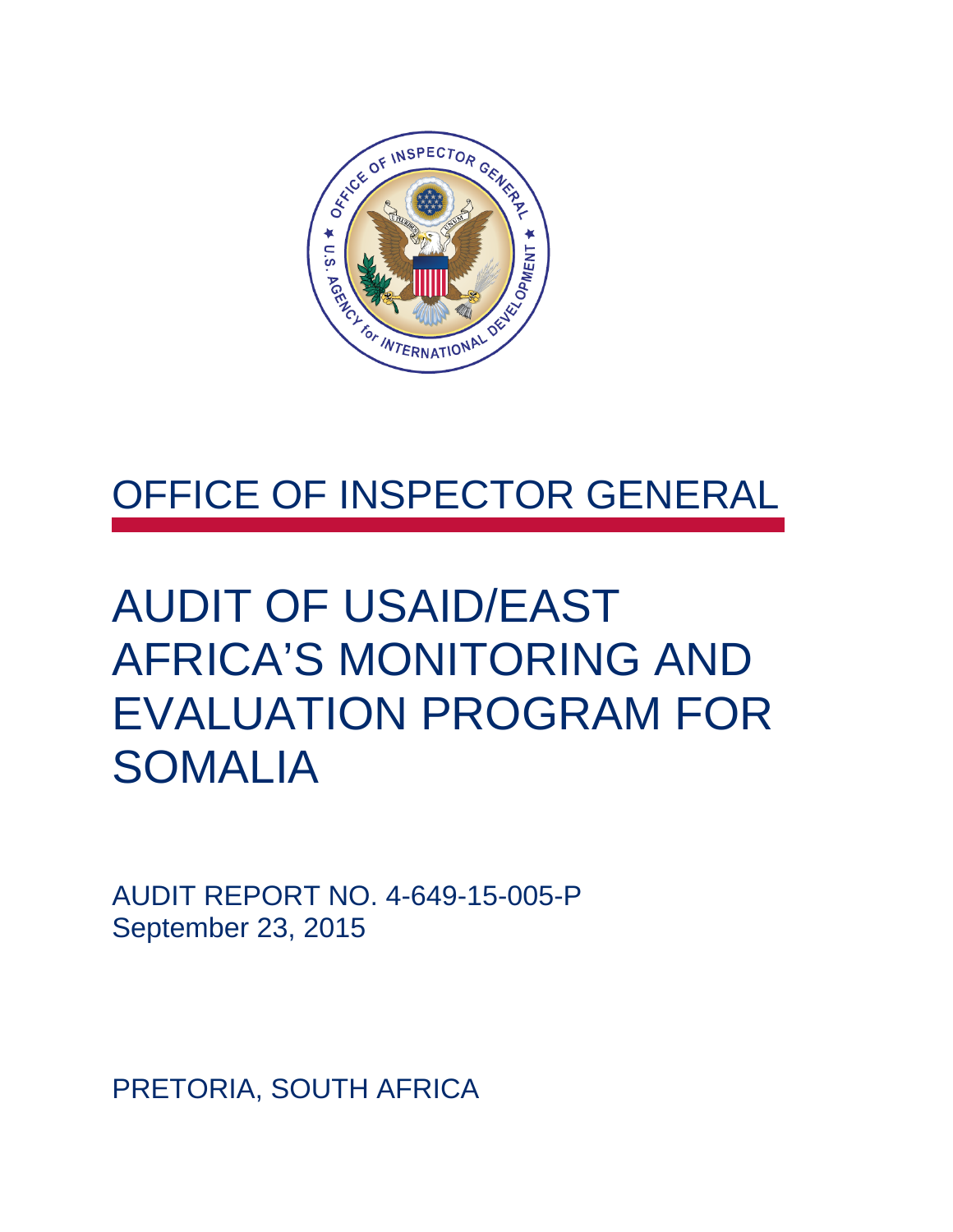

*Office of Inspector General* 

September 23, 2015

#### **MEMORANDUM**

- **TO:** USAID/Kenya and East Africa Mission Director, Karen Freeman
- **FROM:** Acting Regional Inspector General/Pretoria, John Vernon /s/
- **SUBJECT:** Audit of USAID/East Africa's Monitoring and Evaluation Program for Somalia (Report No. 4-649-15-005-P)

This memorandum transmits our final report on the subject audit. In finalizing the report, we considered your comments on the draft and included them in their entirety, excluding attachments, in Appendix II.

 monitoring of activities in Somalia. After reviewing information provided in response to the draft The audit report contains ten recommendations to help USAID/East Africa strengthen its report, we determined that the mission has taken final action on Recommendations 1, 2, 3, 4, 6, 7, and 8 and has made management decisions on Recommendations 1 to 9. We disagree with the decision on Recommendation 4. We did not acknowledge a management decision for Recommendation 10.

Thank you for the cooperation and assistance extended to the audit team during this audit.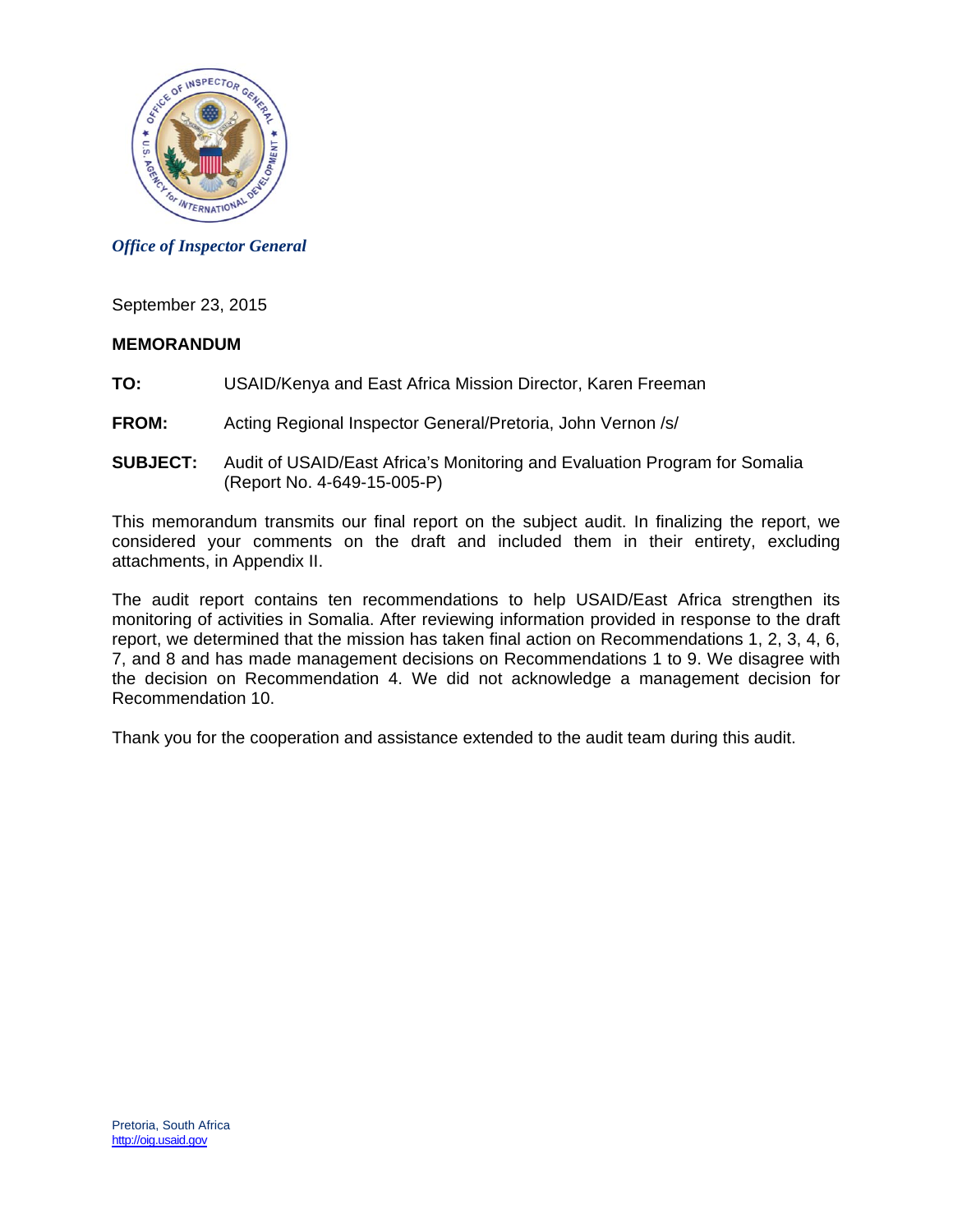# **CONTENTS**

| Mission Did Not Always Follow Up on Problems Found During Monitoring Visits 7 |  |  |
|-------------------------------------------------------------------------------|--|--|
|                                                                               |  |  |
| Partnership With British Development Agency Competed for Program Resources 11 |  |  |
|                                                                               |  |  |
|                                                                               |  |  |
|                                                                               |  |  |

#### **Abbreviations**

The following abbreviations appear in this report:

- ADS Automated Directives System<br>COR contracting officer's representa COR contracting officer's representative<br>DFID Department for International Develo Department for International Development IBTCI International Business & Technical Consultants Inc.<br>MEPS Monitoring and Evaluation Program for Somalia MEPS Monitoring and Evaluation Program for Somalia<br>MOU memorandum of understanding memorandum of understanding PMP performance management plan<br>
SPSS Somalia Program Support Servi
- Somalia Program Support Services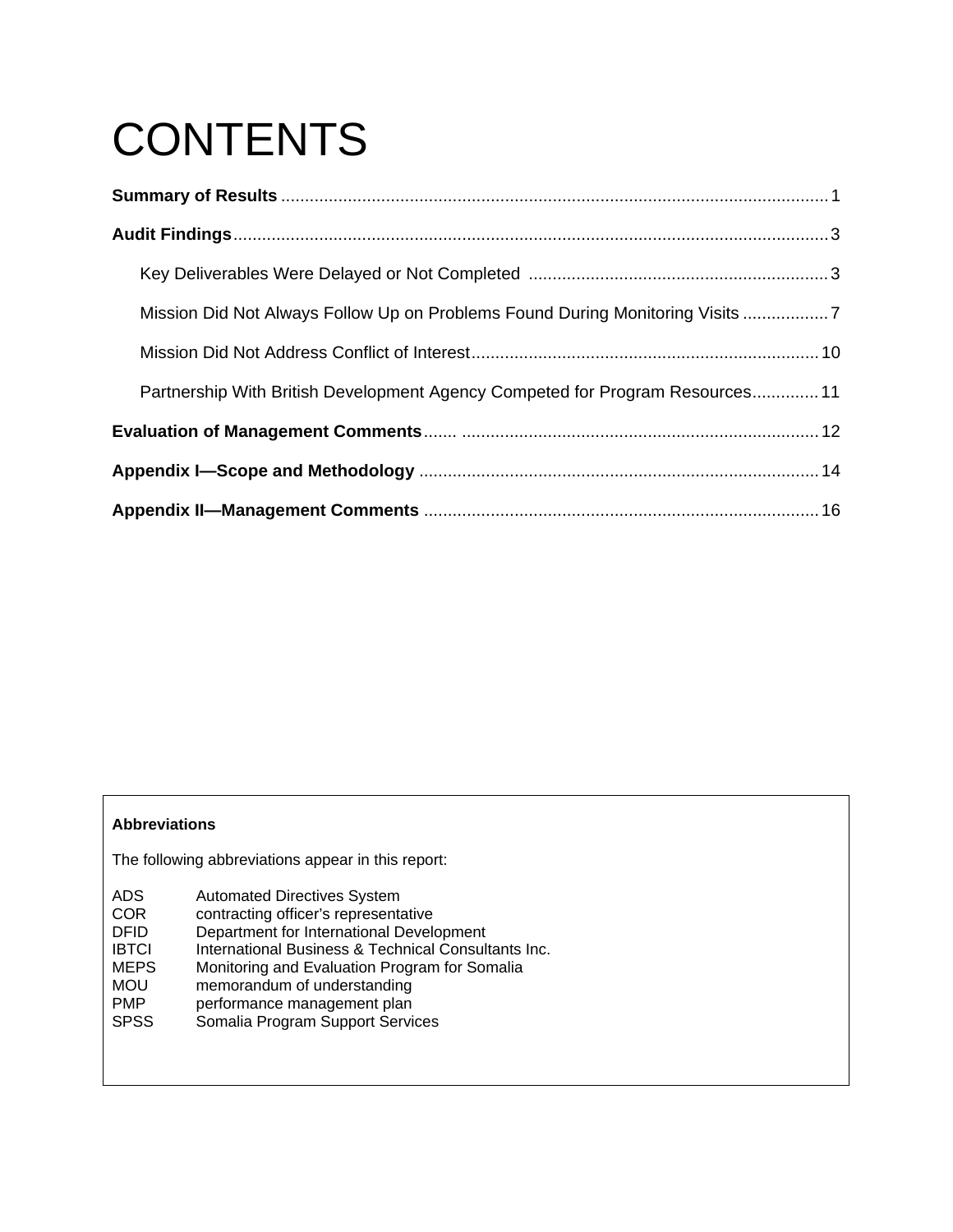# SUMMARY OF RESULTS

 oversee the projects cannot make frequent monitoring visits to oversee their progress. USAID manages projects in Somalia out of its regional office in Kenya. However, because of security concerns stemming from general lawlessness and terrorism threats, the staff who

To help provide oversight, USAID contracted with International Business and Technical Consultants Inc. (IBTCI) for \$9.9 million to verify and monitor the Agency's activities in Somalia. The Monitoring and Evaluation Program for Somalia (MEPS) contract was signed in April 2011 and ended in December 2014; several months before then, in July 2014, IBTCI was awarded a follow-on, 5-year contract for Somalia Program Support Services (SPSS) to continue the work.

In addition to monitoring, verifying, and evaluating USAID programs, MEPS was expected to provide reporting and reviews of specific activities, projects, and the portfolio as a whole at least on a quarterly basis.

The program's main deliverables were to:

- Develop and implement a performance management plan (PMP) covering all USAID activity implementers in Somalia.
- Hire Somali partners to verify activities.
- Hire a local implementer with knowledge of the local security and political situation to verify compliance with environmental requirements.
- Prepare assessments and evaluations of the security situation in Somalia at least annually.
- Disseminate information to educate and inform the Somali public about the results of USAID's assistance.

The objective of the audit was to determine whether MEPS was delivering products that were timely, relevant, and useful for performance management, and whether the mission was using those products to manage its portfolio.

The audit found that several were late or incomplete (page 3). For example, although IBTCI submitted a draft PMP to USAID for approval approximately 2 months after the program started, the mission did not approve it until October 2014, 2 months before the end of the contract.

We also found the following problems.

- Contracting officer's representatives (CORs) did not always document their follow-up on findings from IBTCI's monitoring and evaluation visits (page 7).
- The mission did not address a conflict of interest issue with one of its contractors before awarding a contract and subcontract to the firm (page 10).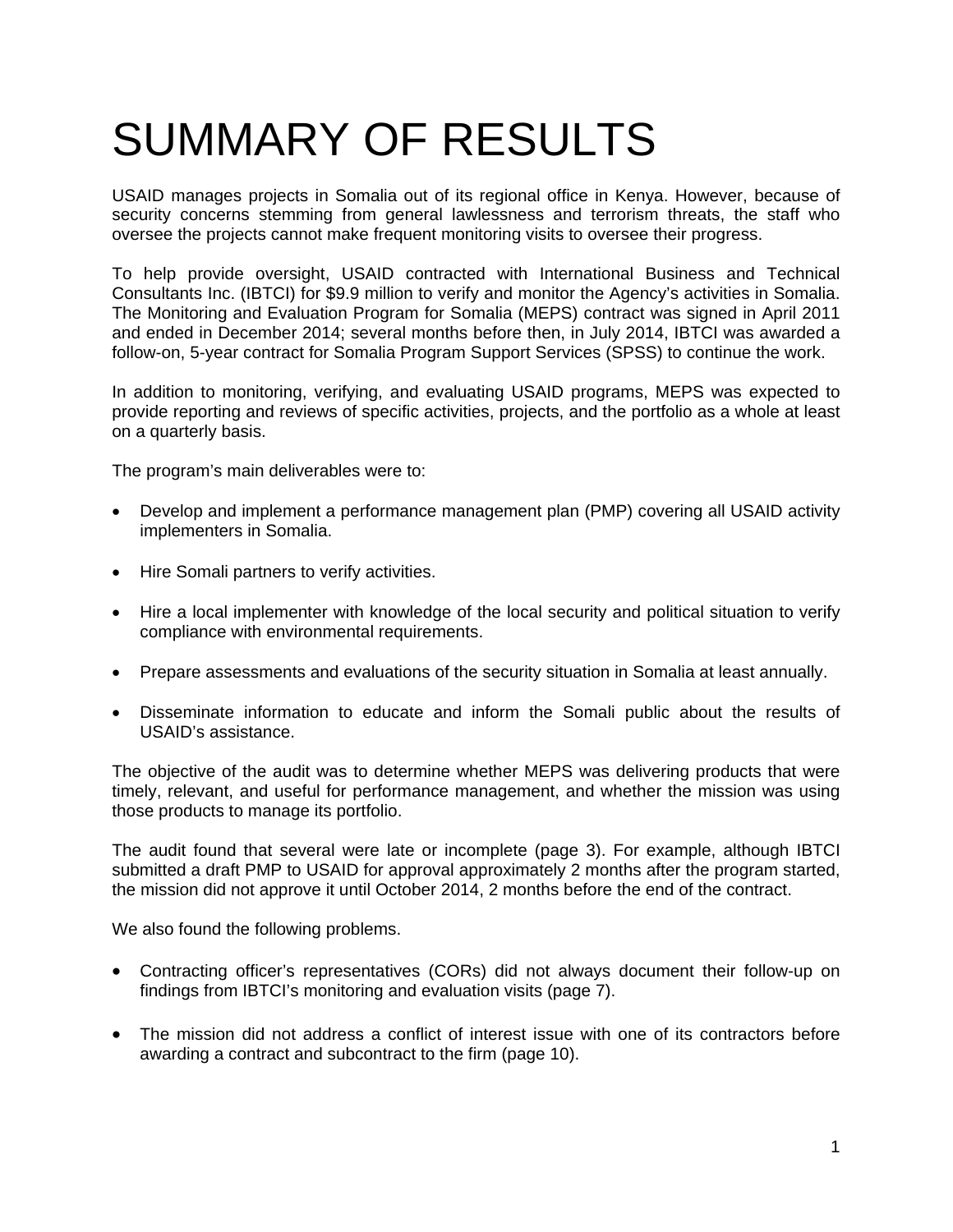The partnership with the United Kingdom's Department for International Development (DFID) competed for program resources (page 11).

To strengthen USAID/East Africa's monitoring and evaluation of its activities in Somalia, we recommend that the mission:

- 1. Implement a plan to provide supervisory oversight to CORs in charge of managing its monitoring programs in Somalia (page 7).
- 2. Train the staff responsible for managing its Somalia programs about the monitoring and evaluation resources available to them (page 7).
- 3. Obtain written acknowledgement from IBTCI that all deliverables are understood during the implementation of monitoring and evaluation activities under SPSS (page 7).
- 4. Give IBTCI a written outline of its management structure to ensure familiarity (page 7).
- 5. Identify a COR for SPSS who has or can be taught the skills needed to manage the program effectively (page 7).
- 6. Implement a monitoring plan that includes reviews of award deliverables to confirm that IBTCI is meeting its deliverables under SPSS (page 7).
- 7. Offer training to USAID staff to boost awareness, participation, and cohesiveness between USAID staff managing programs in Somalia and SPSS (page 9).
- 8. Define standard operating procedures for the use of the clearinghouse, which includes roles, responsibilities, and time frames (page 9).
- 9. Develop and issue a mission order that is relevant to monitoring needs for programming in Somalia (page 9).
- 10. Work with IBTCI to evaluate possible conflicts of interest caused by subcontractor relationships and document its resolution of those conflicts (page 11).

Detailed findings appear in the following section and the scope and methodology appear in Appendix I. Management comments are included in their entirety in Appendix II, and our evaluation of them starts on page 12.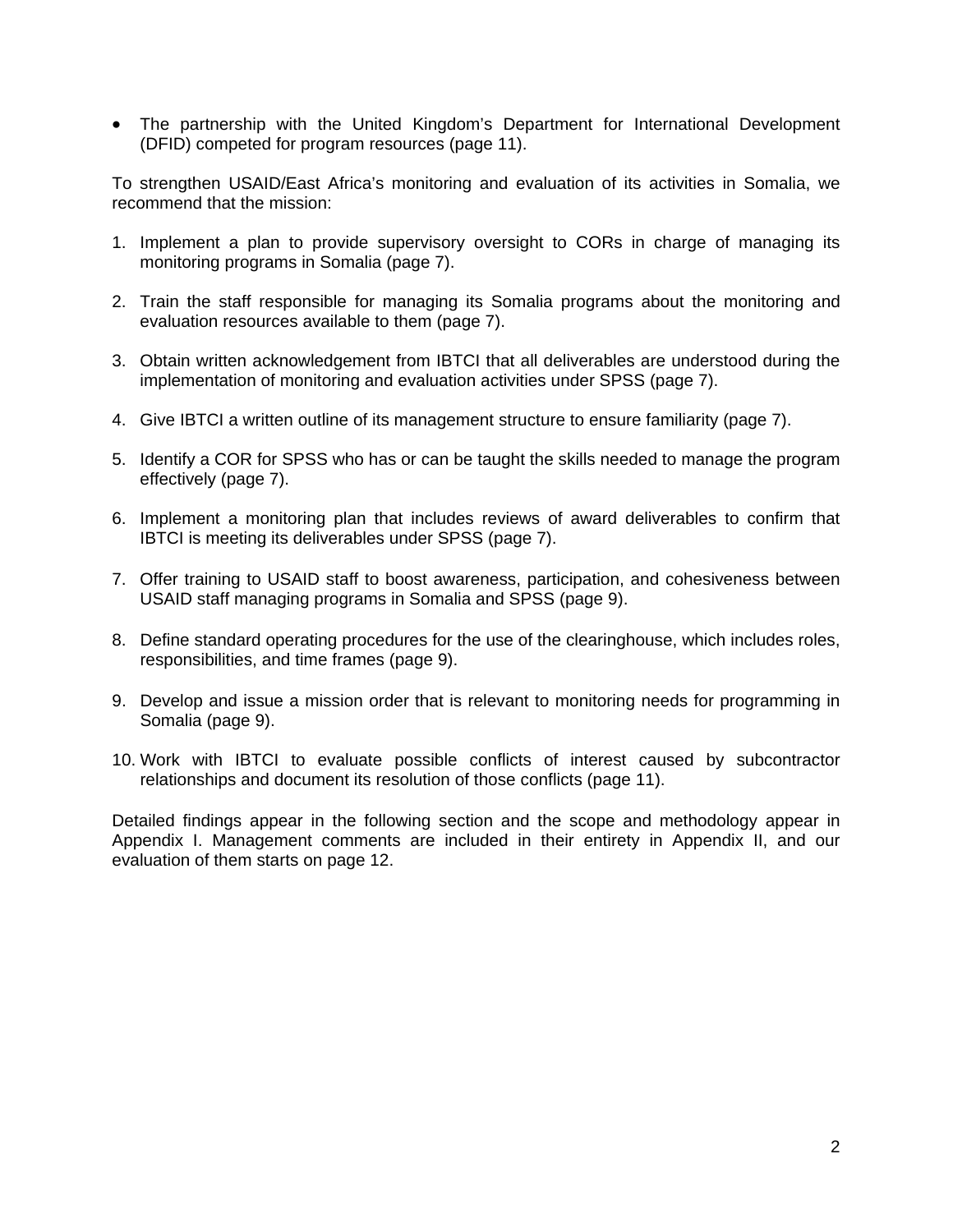# AUDIT FINDINGS

### **Key Deliverables Were Delayed or Not Completed**

Automated Directives System (ADS) 202.3.6 states that monitoring the quality and timeliness of implementers' outputs, normally outlined in their contracts, is a major responsibility of CORs and development objective teams. However, according to ADS 302.3.4.16.d, "COR authority does not include directing the contractor, either in writing or verbally, or otherwise committing to changes that affect price, quality, quantity, delivery or other terms and conditions of the contract. Only a [contracting officer] has the authority to take such actions."

Furthermore, according to ADS 202.3.5.1, missions should be sure that implementing partners have all the necessary information about the results the Agency expects and how their activities are expected to contribute to them; this can be done through briefings, statements of work, and program descriptions in all requests for proposals.

Despite this guidance, IBTCI had the following problems with its deliverables.

**PMP Was Not Developed And Approved in Timely Manner.** PMPs are designed to help missions make decisions, allocate resources, and adapt projects and programs as needed. ADS 203.3.3 requires them to prepare mission-wide PMPs that include performance indicators, baseline data, and targets.

IBTCI's contract required it to develop and implement a PMP that USAID/East Africa could use to plan and manage the process of assessing and reporting progress toward the assistance and foreign policy objectives established for Somalia by the U.S. and Somalian Governments. In addition, the PMP would establish a systematic process to (1) monitor and evaluate the achievements of USAID, (2) collect and analyze performance information for tracking progress toward planned results, (3) prepare evaluations that would influence decision-making and resource allocation, and (4) communicate results achieved. After the mission approved the plan, IBTCI was to develop training materials and train mission staff and implementers who work in Somalia to use the PMP.

Despite the provisions of the contract, the mission did not approve and implement the PMP in a timely manner. IBTCI initially drafted and submitted a PMP for fiscal years 2011 to 2013 for review and approval on June 28, 2011 (2 months after the program began). Afterward, IBTCI followed up via e-mail several times with the COR and asked for a meeting to discuss getting approval. However, the COR did not respond until November 2012, when he informed IBTCI that the PMP was no longer a priority and that IBTCI would no longer be expected to develop and implement a PMP. This was 17 months after the PMP initially was supposed to be submitted to USAID for approval, according to the proposed timelines in IBTCI's technical proposal for the MEPS contract.

Meanwhile, the COR did not seek approval from his supervisors to make changes to IBTCI's deliverables, nor did he seek permission from the contracting officer as required by ADS, despite this significant departure from the contract. In August 2013 IBTCI sent an e-mail to the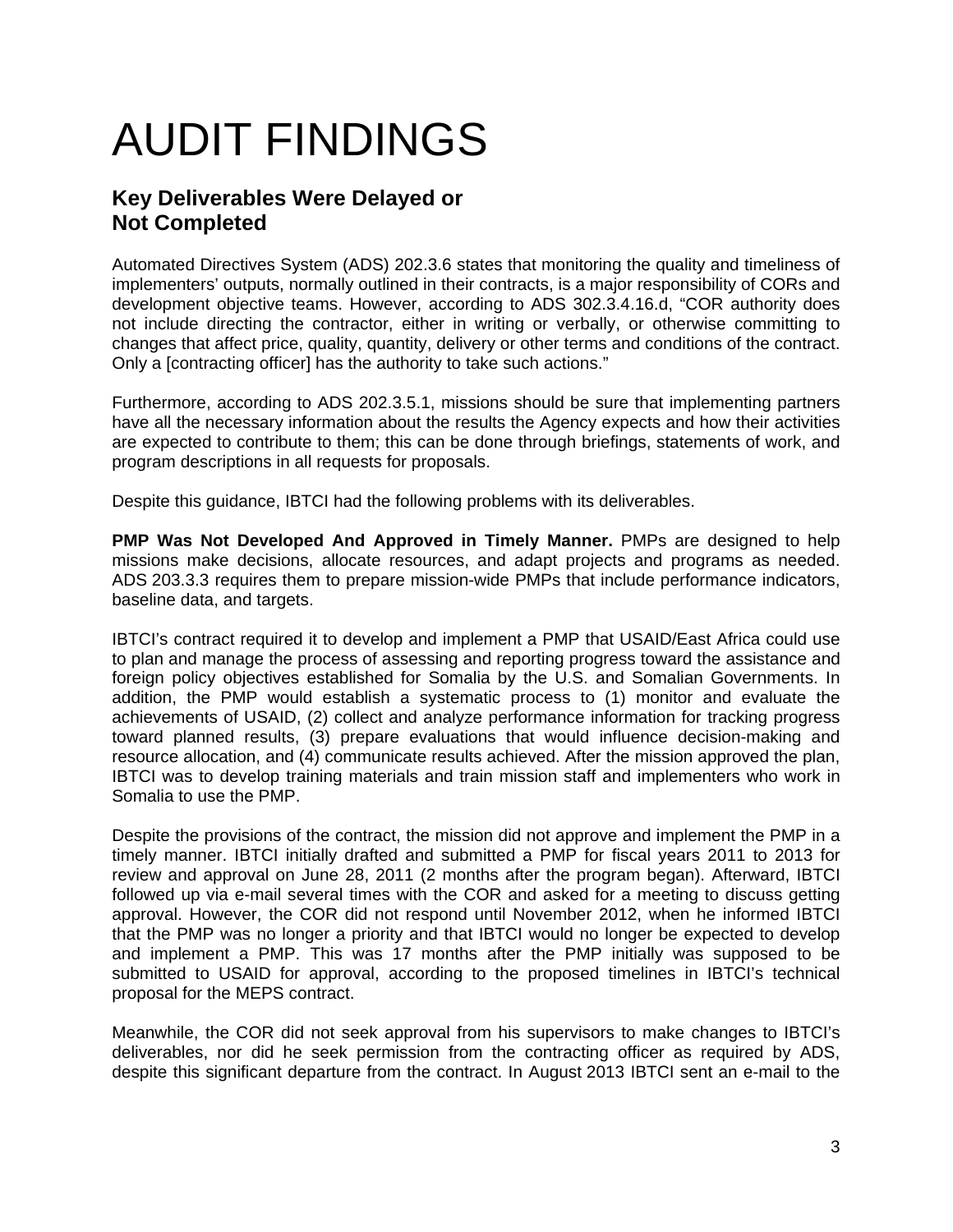COR asking for a meeting with the regional deputy mission director to discuss the PMP, but the COR still did not respond or alert his managers of IBTCI's intention to work on it.

This occurred because of the COR's poor performance and lack of supervision by higher-level officials in USAID/East Africa's Somalia office. The COR—whom mission officials said did not have monitoring and evaluation experience and was incapable of properly managing the program—was allowed to manage MEPS with minimal supervision. One of his direct supervisors in that office said it was understaffed at the time and the employees there were chronically busy, which left her little time to supervise the COR.

The COR's duties have since been reassigned, and USAID approved a PMP covering fiscal years 2014 to 2017 in October 2014. However, by this time IBTCI had wrapped up all monitoring and evaluation work in Somalia and was in the process of closing out MEPS-related operations. Due to the reasons outlined above, IBTCI spent time and resources developing a PMP that was never reviewed or used, and the mission lost the benefit of having an approved PMP to guide its program. Furthermore, not having a PMP meant that the mission did not comply with ADS.

**Annual Stability Assessments Were Not Performed.** According to the contract, assessments and evaluations were an integral part of MEPS and would be conducted throughout the program. Regular assessments of the stability situation in Somalia were to be conducted at least annually so USAID could adjust its programs as needed.

Although IBTCI did five evaluations and three assessments, this work occurred during the last 12 months of the program; none was conducted in fiscal year 2013 or before. IBTCI officials said they did not conduct assessments regularly because USAID never provided the guidance and resources they needed to complete this deliverable. The mission confirmed that the assessments were not performed, but the former COR kept limited records on the matter.

Because of not conducting these assessments, USAID did not have the information it needed to know whether to adjust programs in Somalia.

**Environmental Compliance Verifications Were Delayed And Limited.** According to the MEPS contract, IBTCI should have hired a Somalian partner to verify compliance with environmental rules and regulations for USAID construction activities. This would have included examining project-level initial environmental evaluations and environmental reviews, taking into account USAID's environmental guidelines.

Although activities implemented in Somalia should have used environmental verifications during the first 3 years of MEPS, none was performed, and only 14 of a possible 176 construction activities that could have benefited from verifications were done during MEPS's final year.

The COR told IBTCI initially to stop planning for environmental verifications because the mission intended to hire Ecotech (a Kenyan engineering firm that was already doing other construction work for USAID in Somalia). Then in November 2013—about a year before MEPS was scheduled to end—the mission informed IBTCI that environmental verifications were again its responsibility. According to the MEPS chief of party, there was pressure from USAID/East Africa to conduct some environmental verifications and as a result she scrambled to complete them before the contract ended. However, because the mission did not approve a work plan that listed how many environmental verifications were needed or which activities were priorities, IBTCI verified only 14—approximately 8 percent.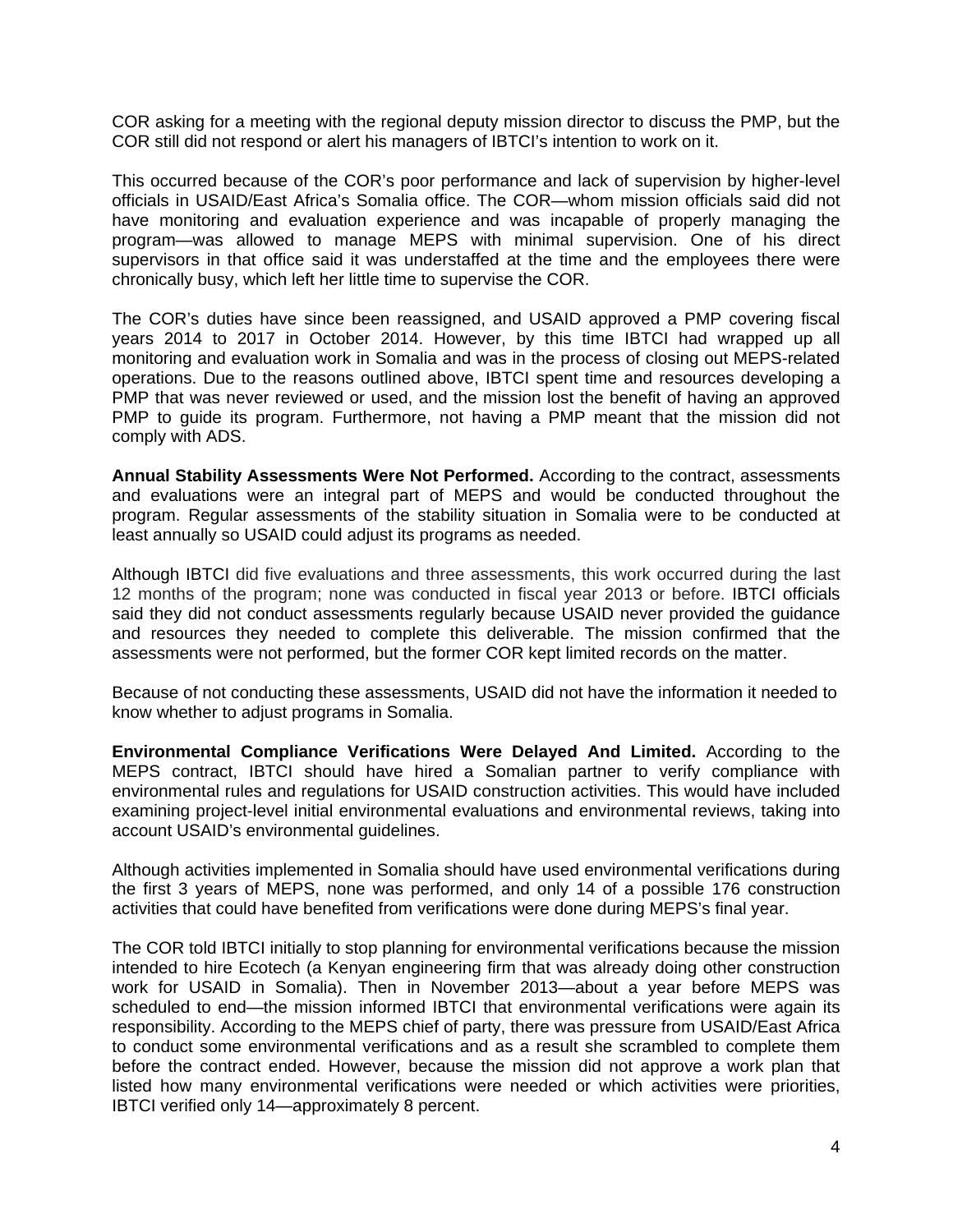An official from one of USAID's projects that could have received environmental verifications said consistent verifications would have been very useful because the implementer was working on more than 320 activities in Somalia. He said at least 50 percent of his program's activities in Somalia should have been visited by the verification team to ensure compliance with environmental requirements, but none was.

Not performing environmental verifications meant that the mission did not have the information it needed to confirm that it was following environmental regulations and as a result did not know whether any of its activities had environmental defects.

**Outreach Activities Were Not Conducted.** The contract required IBTCI, in consultation with the COR and the mission's development outreach and communications specialist, to develop an information dissemination and public education plan, although the contract did not clarify what exactly this plan would entail or address. The contract also said IBTCI should support USAID in publishing the results of its assistance through publications, public education at the community and national levels, and disseminating materials to include videos and reports, produced in collaboration with USAID and its implementers in Somalia.

However, IBTCI never developed the plan and produced only three videos on projects in Somalia. IBTCI officials said they did not receive any guidance from USAID on what to do or how to proceed with this part of the contract. They also said the mission's development outreach and communications specialist blocked them from completing some of the deliverables, as she thought completing them would duplicate the efforts of most programs in Somalia, which had their own particular communication needs and the staff and resources to address them. This was corroborated by a chief of party who said her project already had a program information office that provided these services. Another implementer explained that given the sensitivities of working in Somalia, it was not advisable for their communication needs to be handled by a third party who may not understand the program's intricacies and unique security challenges.

As a result, beneficiaries and other relevant stakeholders in Somalia and the United States were unaware of USAID's results.

**Data Quality Assessments Were Not Conducted.** Although IBTCI's contract called for it to conduct data quality assessments and performance audits of USAID projects in Somalia, the mission and implementer did not come up with a plan that covered how many were required or when they would be conducted.

So, except for limited participation with the mission on one data quality assessment in 2013, IBTCI did not conduct any assessments. IBTCI officials said they did not work on this deliverable because the former COR told them that assessments and performance audits were out of their scope. As a result, implementers missed opportunities to receive valuable feedback that could help ensure good data quality.

**IBTCI Was Confused About Analyses.** According to its contract, IBTCI was required to provide sectorial progress and impact analyses as needed, as well as "rapid response, flexible, activity-level results analyses" and targeted activity-level performance audits and monitoring site visits.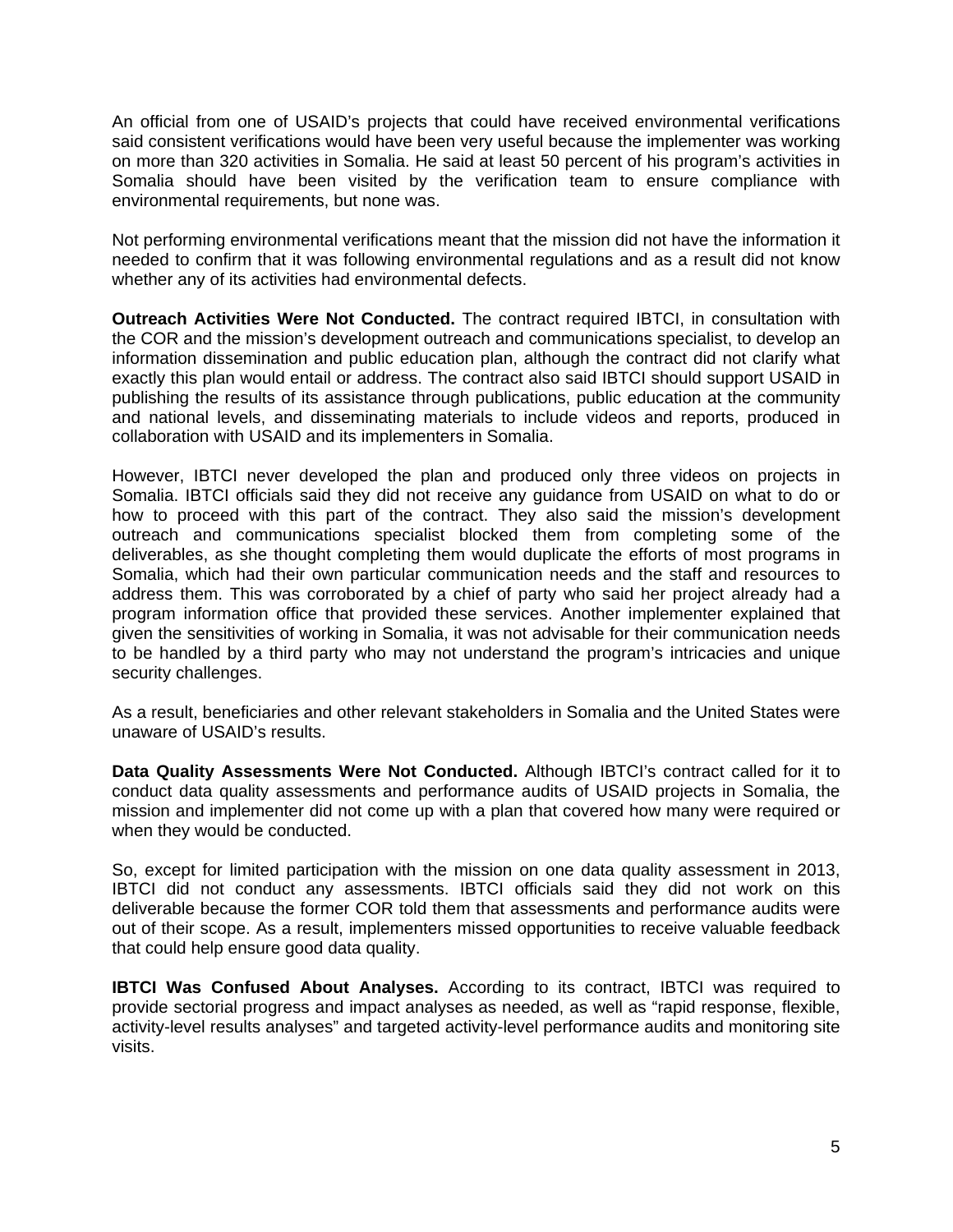IBTCI officials said they interpreted this to be a mix of deliverables, but were unsure exactly what they needed to do. They said they believed they met the requirements through their monitoring and verifications, but USAID did not give any guidance.

In addition to those discussed above, all of these problems shared the following common causes.

- IBTCI lost its chief of party and deputy chief of party shortly after MEPS began. The chief of party resigned after 2 months, and the deputy resigned 7 months later. According to the current chief of party who was recruited in September 2011, she noticed that the program staff's morale was low, which contributed to the slow start of activities. Furthermore, after she started, IBTCI decided to eliminate the deputy chief of party position so it could hire more experienced technical staff. However, because the chief of party had limited experience in managing such a complex monitoring and evaluation project, eliminating the deputy position also contributed to IBTCI's poor performance.
- USAID did not provide the former COR with the training he needed to ensure that he could manage MEPS successfully because, according to his former supervisor, the COR's and IBTCI's poor performance were only discovered in October 2013 when a new supervisor arrived. Employees in the contracting office said they had no idea that IBTCI had problems or that the COR was having difficulty managing the program. In fact, the contracting office gave IBTCI outstanding performance ratings in 2012 and 2013.

The supervisory contracting officer said she would have done everything in her power to assist IBTCI, but because she was not aware of its troubles, the program struggled to meet its goals. The COR was replaced in February 2014, and a mission official said the new COR's monitoring and evaluation experience made her a better fit for the job. However, on March 10, 2015, the mission notified us that this COR resigned.

- IBTCI officials said they were not very familiar with USAID's organizational structure and therefore did not know how to address the performance concerns they had with the former COR. The chief of party said she was not sure whether speaking with senior mission officials about IBTCI would be seen as circumventing the COR's authority and did not want to create any problems.
- According to IBTCI officials, the contract was vague and lacked clarity in defining MEPS's deliverables. Although they tried several times to get this situation resolved through the COR, he did not discuss the problems with anyone in the contracting office. The supervisory contracting officer said the contract's ambiguity was intended to provide flexibility in project implementation, and the Somalia office should have brought all these issues to her attention for timely resolution.

After we informed the mission that we would be conducting this audit, the program office asked the contracting office to retroactively modify the contract to address changes that should have been made. These concerns were reiterated in an e-mail from the program office to the contracting office dated August 6, 2014, which said auditors were coming and if the mission wanted to minimize audit recommendations, it should consider modifying the contract. The program officer added that there would be consequences to not doing so.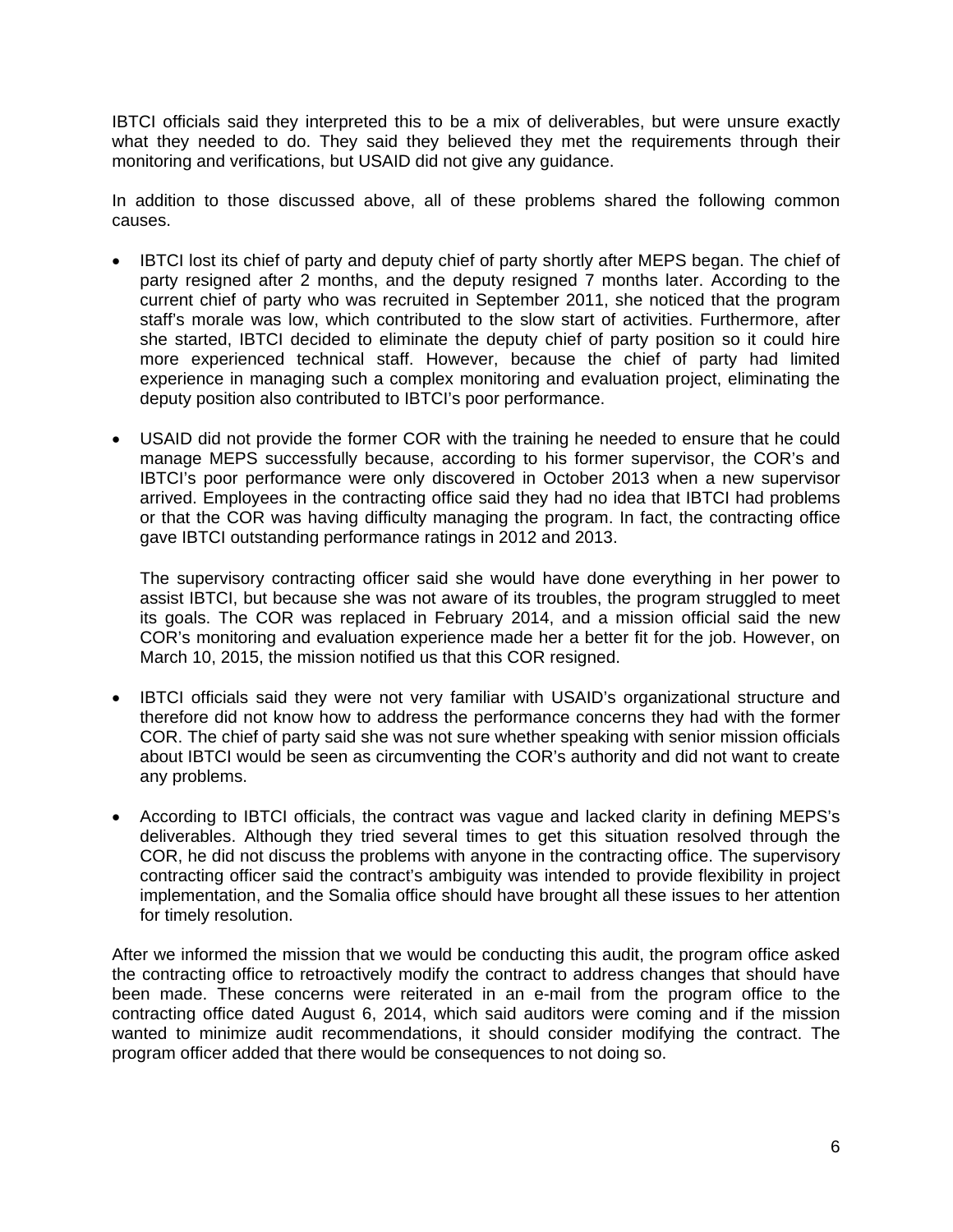However, the contracting officer refused, in an e-mail that same day, stating that the office:

cannot modify a contract to correct things done in the past. We can only do the modification and make it effective for events that will occur after the modification is done . . . We simply can't do a modification to "make right" instructions given to a Contractor, that were in contravention to the authorities given to the COR's. The fact that an audit looms does not alter that.

Because of these situations, MEPS did not accomplish all of its goals. Although approximately \$8 million was disbursed to IBTCI for this project, USAID's programs in Somalia were not monitored and evaluated as planned. Accordingly, we make the following recommendations.

*Recommendation 1. We recommend that USAID/East Africa implement a plan to provide supervisory oversight to contracting officer's representatives in charge of managing its monitoring programs in Somalia.* 

*Recommendation 2. We recommend that USAID/East Africa train the staff responsible for managing its Somalia programs about the monitoring and evaluation resources available to them.* 

*Recommendation 3. We recommend that USAID/East Africa obtain written acknowledgement from International Business and Technical Consultants Inc. that all deliverables are understood during the implementation of monitoring and evaluation activities under the Somalia Program Support Services award.* 

*Recommendation 4. We recommend that USAID/East Africa give International Business & Technical Consultants Inc. a written outline of its management structure to ensure familiarity.* 

*Recommendation 5. We recommend that USAID/East Africa identify a contracting officer's representative for the Somalia Program Support Services award who has, or can be taught, the skills needed to manage the program effectively.* 

*Recommendation 6. We recommend that USAID/East Africa implement a monitoring plan that includes reviews of award deliverables to confirm that International Business & Technical Consultants Inc. is meeting its deliverables under Somalia Program Support Services.* 

#### **Mission Did Not Always Follow Up on Problems Found During Monitoring Visits**

ADS 203.3.2.2 lists key principles and practices for effective performance monitoring of USAID activities. This includes involving partners in performance management by interpreting and sharing performance monitoring information and knowledge with them.

ADS 202.3.6 states that monitoring the quality and timeliness of an implementing partner's activities is a key task for mission officials. The guidance also says that an implementing partner's outputs are essential to achieving results and that "problems in output quality provide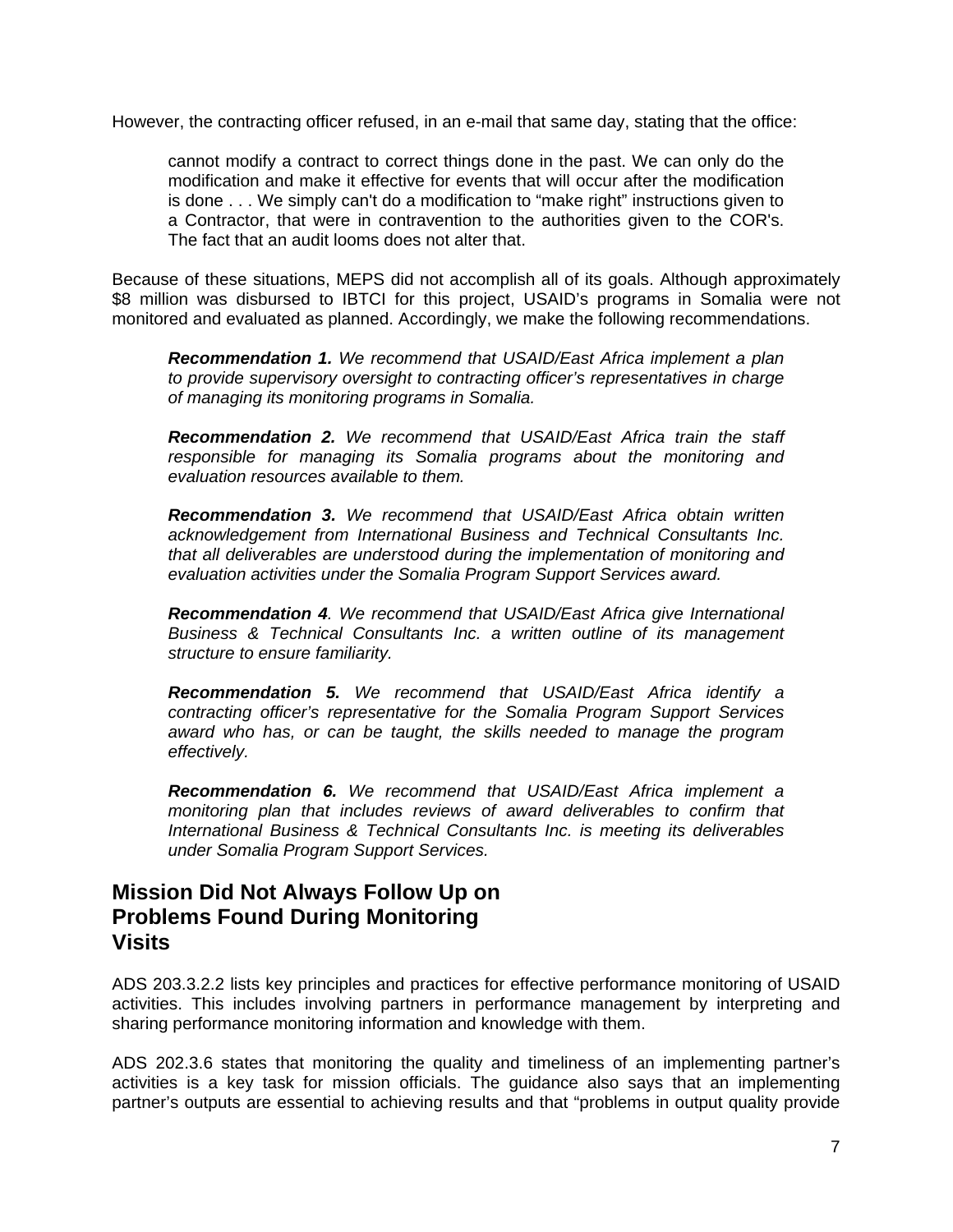an early warning that results may not be achieved as planned" and that "early action in response to problems is essential in managing for results."

Furthermore, ADS 202.3.4.6 adds that missions must be sure they have adequate official documentation on agreements used to implement USAID-funded activities, resources spent, problems found, and corrective actions taken. This is reiterated by the designation letters for the CORs audited, which state that they are responsible for establishing and maintaining proper files.

IBTCI invested more than \$750,000 in a monitoring and evaluation clearinghouse. This was a secure, Web-based database designed to support USAID in meeting daily information needs so managers can make informed decisions about programs in Somalia. As part of that, it served as a data repository for program monitoring and evaluation data; IBTCI entered results of its monitoring and evaluations into the system, and USAID managers—including CORs—were able to view them and develop action plans to address findings.

Between May 2012 and July 2014, five IBTCI subcontractors visited 309 sites to verify whether activities were progressing as intended. They inspected results and talked to government and community officials and beneficiaries to determine whether activities were useful, whether there were problems, and if the activities met their expectations. The subcontractors reported any problems they discovered during these visits to USAID for resolution.

We reviewed verification reports for three projects that IBTCI subcontractors visited to determine whether the findings needing resolution were addressed and found very little documentation for the 56 visits to support that corrective action had been taken.

For example, the COR for the \$100 million Transition Initiative for Stabilization program could not give us proof that any of the problems found during 18 of the 21 monitoring verifications were resolved. One of the subcontractors who visited a university in Banadir during June 2014 discovered that although USAID had provided a grant to purchase equipment, it was not achieving its intended purpose; video conferencing equipment was not being used mainly because Internet provider could not provide enough bandwidth, and the university did not have any employees who knew how to operate it. In addition, the university could not afford to pay the \$3,000 monthly Internet connection and did not have anyone who could deliver lectures via video conference. Although the monitors flagged these problems as serious and needing the COR's attention, nothing was done.

Also in June 2014, monitors visited a project that was supposed to build 12 wells in 6 districts to determine whether findings from an earlier visit in 2012 had been addressed. In this case, monitors could verify the existence of only three of six wells they were meant to check, and only one of those was working. People in the community gave the monitors various reasons why the wells were not working— none had ever worked, the water from the wells was too contaminated to use, and a community member destroyed a well to build a house. Since the problems were not resolved, it indicates that USAID had not followed up on the 2012 results.

Auditors also found problems with Somalia Youth Leadership Initiative verifications. The COR provided support for corrective actions on only four out of eight visits. In March 2014 monitors visiting a school in Warta Nabbada District discovered concrete debris, timber and frames with exposed nails, broken chairs, pieces of metal, and loose electrical wires in the school's kitchen that were loose and not connected properly. When we asked the COR for supporting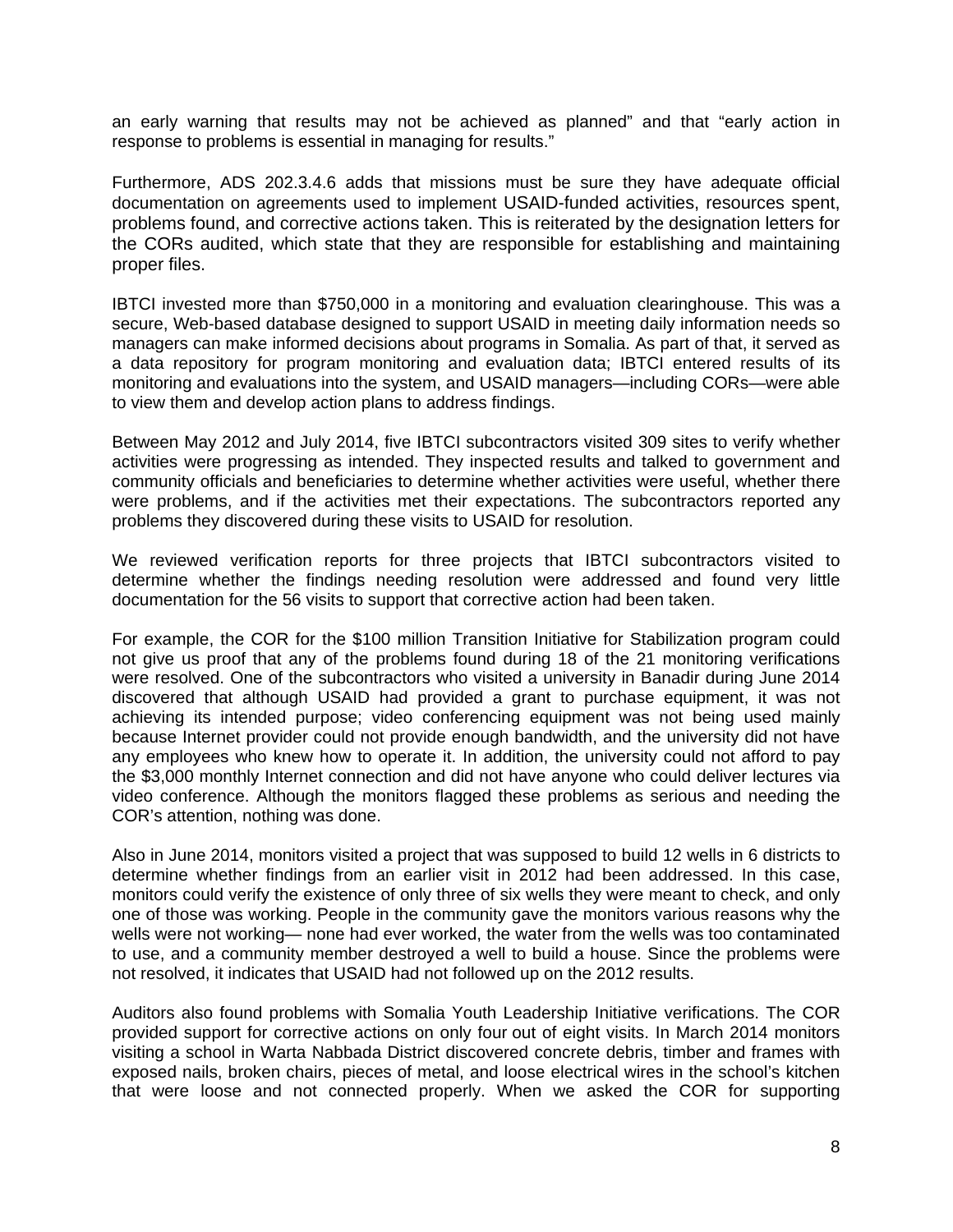documentation to confirm that these findings were addressed, she wrote in an e-mail, "USAID reviewed the implementing partner's response and determined that no further actions were needed." However, she did not provide documentation that showed how USAID made that decision or how the problems were fixed.

The situations above occurred for the following reasons:

- Although IBTCI produced a user manual on how to enter or modify data in the clearinghouse, USAID did not make its use mandatory.
- Because of limited training opportunities and technical issues, USAID staff and implementers had difficulties using the clearinghouse as it was intended initially.
- USAID/East Africa did not outline the benefits of MEPS to its staff and show how using the clearinghouse would help them manage programs in Somalia. Implementing partners there already had their own monitoring programs for their activities and said they were unsure how this added layer fit into their programs. For example, the chief of party for one program said that although MEPS identified some problems with their construction project, it did so after the same problems had already been identified by the program's own monitoring and evaluation system and were addressed.
- USAID/East Africa's mission orders about monitoring, dated November 2012, predate the mission's attempt to satisfy Somalia's unique monitoring needs with third-party monitors and the needed upkeep of the clearinghouse. Work to update these mission orders started in January 2013. By May, final drafts was submitted to the program office for clearance but had not been approved by the end of audit fieldwork in November 2014. According to ADS 527, mission orders are required when mission-specific procedures are necessary to implement ADS. Without a mission order that specifically addresses the unique monitoring requirements of programs implemented in Somalia, USAID programs will continue to have problems with oversight.

As a result, problems that were identified by the monitoring verifications either were never fully resolved or not resolved at all, thereby leading to a waste of USAID resources. So we make the following recommendations.

*Recommendation 7. We recommend that USAID/East Africa offer training to USAID staff to boost awareness, participation, and cohesiveness between USAID staff managing programs in Somalia and the Somalia Program Support Services award.* 

*Recommendation 8. We recommend that USAID/East Africa define standard operating procedures for the use of the clearinghouse, which includes roles, responsibilities, and time frames.* 

 *Recommendation 9. We recommend that USAID/East Africa develop and issue a mission order that is relevant to monitoring needs for programming in Somalia.*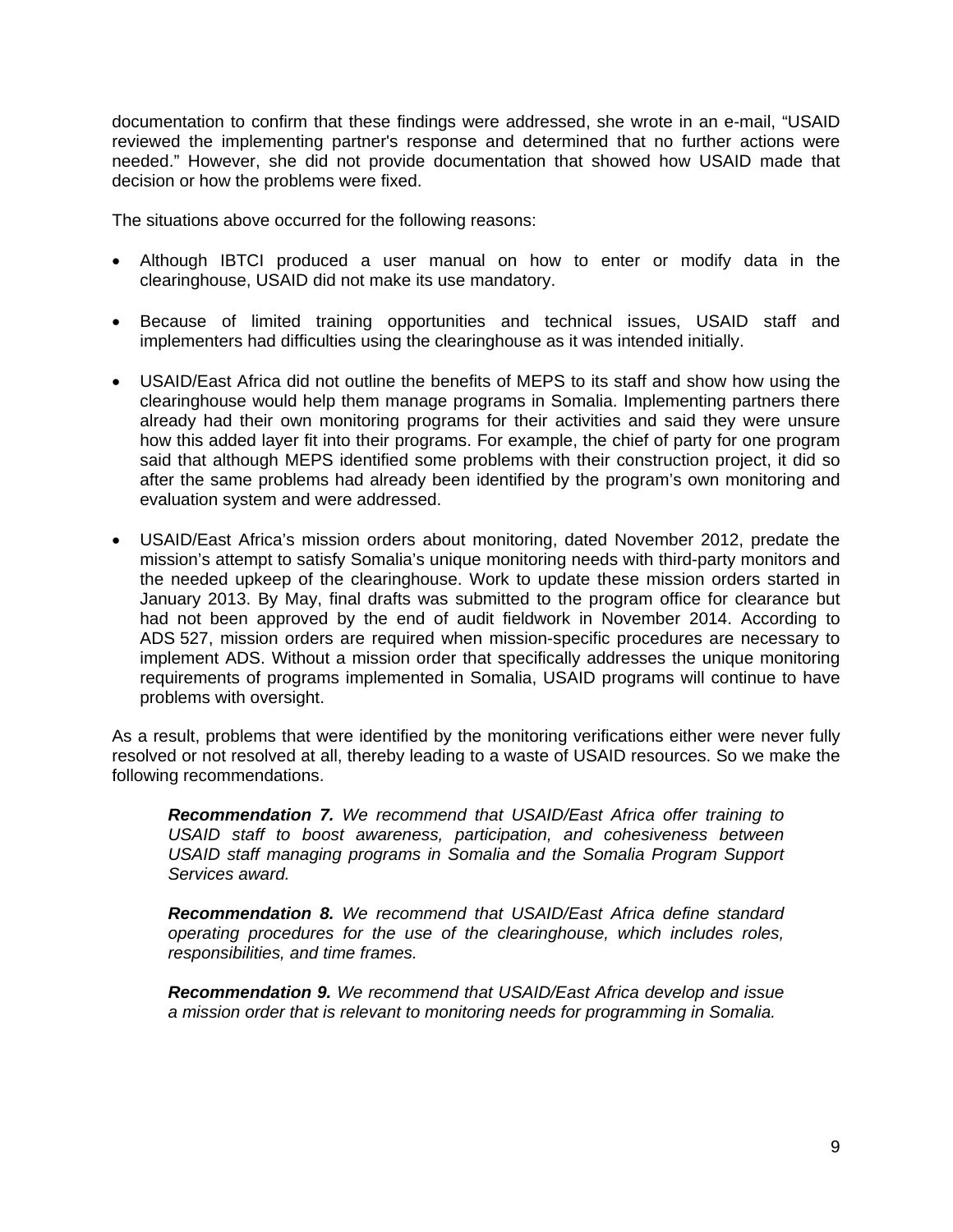### **Mission Did Not Address Conflict of Interest**

Subpart 9.5, "Organizational and Consultant Conflict of Interest," of the Federal Acquisition Regulation states that a contracting officer must identify, evaluate, and resolve any conflict or appearance of conflict of interest. In accomplishing this requirement, contracting officers should avoid creating delays, unnecessary information requirements, and excessive documentation; they can accomplish this by seeking advice from legal counsel and other technical specialists before awarding a contract.

Despite the guidance outlined above, the Kenyan engineering firm Ecotech got a contract from USAID/East Africa and subsequently a subcontract from USAID implementer IBTCI related to the same construction projects. In total, 4 of the 14 environmental verifications that Ecotech performed for MEPS activities had also received architectural design reviews from the subcontractor.

In September 2011 Ecotech signed a 3-year contract to provide architectural design and engineering reviews and construction monitoring to USAID's activities in Somalia and to evaluate infrastructure projects to be sure they complied with Somalian and international design and construction standards.

Then in December 2013 Ecotech got a subcontract through IBTCI to perform environmental verification and monitoring of some USAID projects in Somalia, the same construction projects that they were providing architecture and engineering design reviews for, thereby creating a conflict of interest.

Two months before, the COR sent an e-mail to the contracting officer about IBTCI's plans to award the subcontract and to get advice on possible conflict of interest issues. The contracting officer forwarded the e-mail to the mission's legal advisor for his input. However, the advisor (who left the mission and now works for USAID in South America) never responded, and the contracting officer never followed up. Moreover, the contracting officer never responded to the COR even though program employees sent him an e-mail that echoed the COR's concerns.

The mission maintained poor documentation on this matter; the current legal advisor could not locate any of this correspondence in his files, and his predecessor said he looked through his emails and did not recall anything specific about this matter.

IBTCI officials acknowledged that they knew subcontracting to Ecotech posed a possible conflict of interest. However, they said they did not have much time to solicit bids from other firms that could have performed these services, as discussed previously on page 4.

Because of this conflict, Ecotech may not have reported problems found in the environmental verifications—which should have been resolved during the design review stage.

To address these concerns, auditors recommend the following.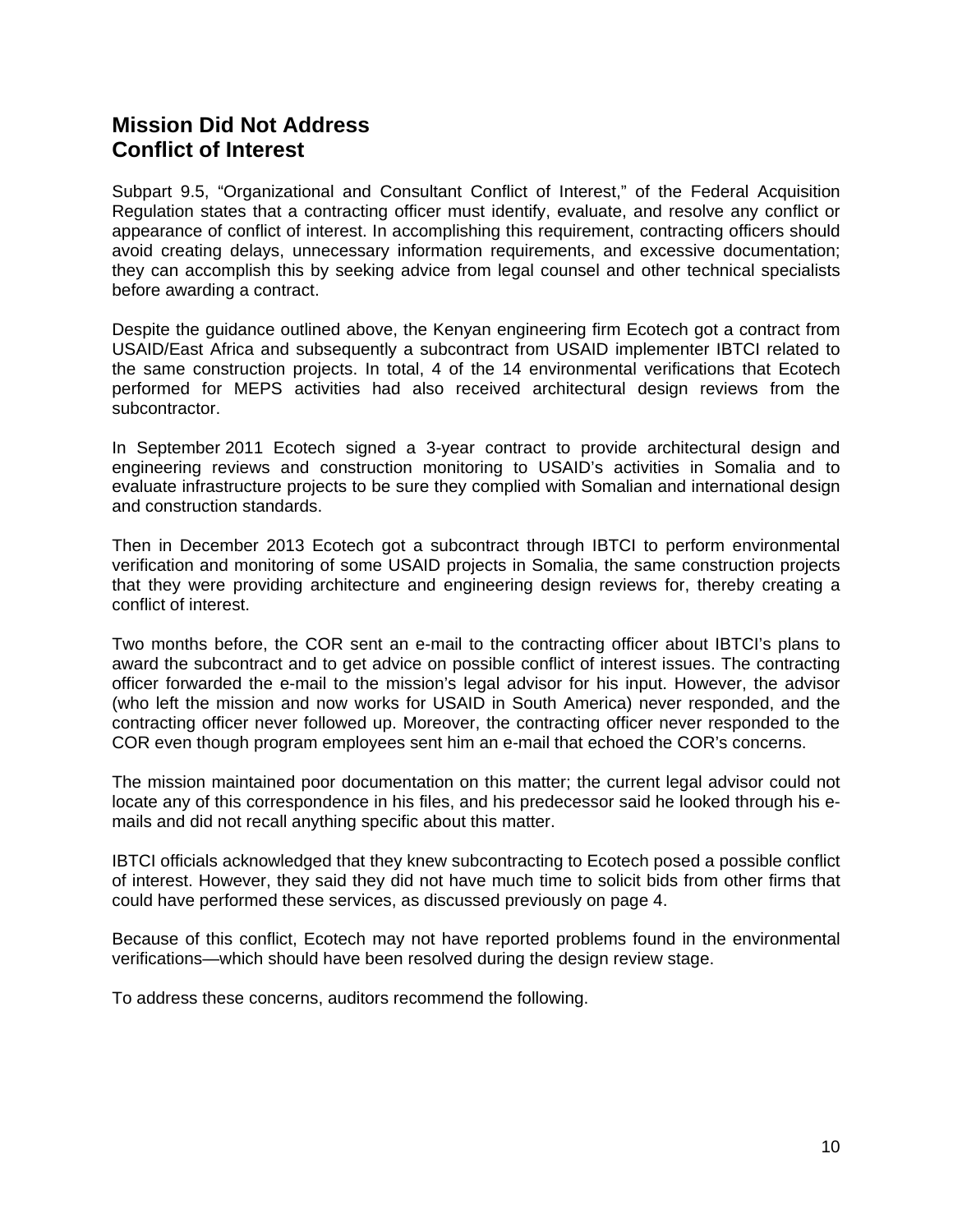*Recommendation 10. We recommend that USAID/East Africa work with International Business & Technical Consultants Inc. to evaluate possible conflicts of interest caused by subcontractor relationships and document its resolution of those conflicts.* 

#### **Partnership With British Development Agency Competed for Program Resources**

In February 2013 USAID/East Africa signed a memorandum of understanding (MOU) worth approximately \$8.6 million with the United Kingdom's Department for International Development (DFID) for MEPS to include monitoring and evaluation services for DFID-funded programs in Somalia. USAID was to manage DFID contributions, while IBTCI provided monitoring and evaluation of activities through its subcontractors (the same ones USAID trained and used). Since USAID and DFID implemented activities in the same areas, USAID/East Africa officials expected IBTCI's observations on DFID activities to help oversee the Agency's activities. After it was signed, IBTCI subcontractors visited 84 DFID sites between 2013 and 2014.

However, this partnership took resources away from MEPS because DFID used USAID/East Africa's management services without paying for them. DFID deposited \$8.6 million with USAID/East Africa, and the mission's financial management officers managed these funds and paid IBTCI for expenses incurred while performing monitoring and evaluation activities for DFID.

 The partnership was not efficient. USAID, DFID, and IBTCI did not work together to decide on how sites were selected for monitoring, when visits were performed, or how collaboration could be fostered among all parties. Although results from DFID's verifications were shared with USAID, and USAID also shared its verification results with DFID, the arrangement did not add much value to USAID's monitoring program.

Furthermore, despite the fact that IBTCI was struggling to implement USAID deliverables, it had to focus also on DFID's demands. According to an USAID/East Africa official, some IBTCI officials were not available to attend to USAID matters because they were busy working on DFID demands. Although IBTCI hired two technical employees to help manage the DFID deliverables, they were not enough. IBTCI officials said they had to work well beyond billed hours throughout this shared USAID-DFID contractual period to meet USAID's unplanned requests.

This situation occurred because USAID did not perform proper due diligence to determine exactly what benefits or possible challenges a partnership with DFID would cause. Although there were perceived benefits, these were never formally outlined.

Because of the challenges discussed, the mission decided to end its relationship with DFID on September 30, 2014, 3 years earlier than scheduled. Since the mission has already addressed this situation, we make no recommendation.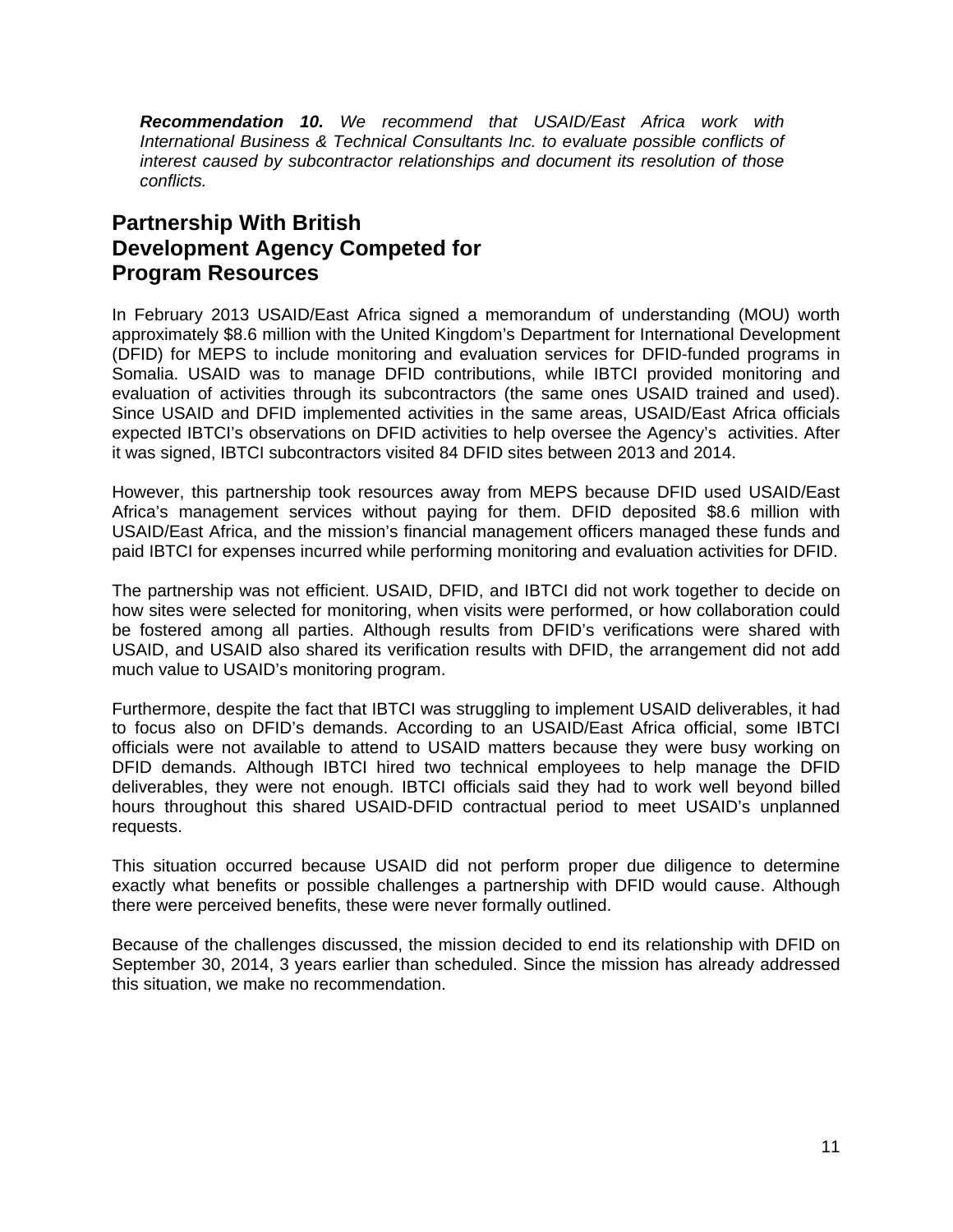## EVALUATION OF MANAGEMENT **COMMENTS**

In its comments on the draft report, USAID/East Africa agreed with all ten recommendations and made management decisions on Recommendations 1 to 9. We did not acknowledge a management decision for Recommendation 10 because the mission did not explain how it would work with IBTCI to evaluate whether possible conflicts of interest exist in its subcontractor relationships. The mission took final action on Recommendations 1, 2, 3, 4, 6, 7, and 8. RIG/Pretoria disagreed with management's decision on Recommendation 4.

**Recommendation 1.** USAID/East Africa agreed with this recommendation and confirmed that the Somalia Office program officer currently is serving as the COR for the SPSS contract. The mission's plan is to recruit a qualified M&E adviser to oversee the SPSS contract. Once hired, that person will serve as the COR for SPSS. The contracting officer for the SPSS contract will supervise the COR. The program officer will be supported by another employee with M&E experience. We acknowledge the mission's management decision and final action.

**Recommendation 2.** USAID/East Africa agreed with this recommendation. The mission noted improvements have been made since the SPSS contract was awarded to IBTCI.

Several presentations on the services offered by SPSS have been made to USAID/East Africa officials during staff meetings and quarterly implementing partner meetings with mission officials since the award. IBTCI has also provided presentations on the monitoring and verification methodology used under SPSS and provided the mission with debriefs on findings uncovered during monitoring and verification visits which took place between January-February 2015, March-May 2015, and June-August 2015. We acknowledge the mission's management decision and final action.

**Recommendation 3.** USAID/East Africa agreed with this recommendation and added that some of the corrective actions we recommended are already in place. The mission added that the contract signed between USAID/East Africa and IBTCI is a binding document, and by signing it, IBTCI is agreeing to all the terms. Furthermore, the mission added that it held a postaward meeting with IBTCI on October 2, 2014, to introduce IBTCI officials to relevant USAID officials. We acknowledge the mission's management decision and final action.

**Recommendation 4.** USAID/East Africa agreed with this recommendation. While we acknowledge their decision and final action, we disagree with it. Although the mission stated that the COR designation letter which has been provided to IBTCI outlines USAID's management structure, a similar letter was provided to IBTCI officials during the implementation of MEPS. Still, IBTCI officials were uncertain. IBTCI officials said they were not sure whether speaking with senior mission officials about MEPS would be seen as circumventing the COR's authority and did not want to create any problems.

Furthermore, the COR designation letter only includes the responsibilities and authorities of the CO and COR but not of other USAID/East Africa officials. During the audit, the MEPS chief of party said IBTCI is a small business with limited experience. Therefore, providing it with an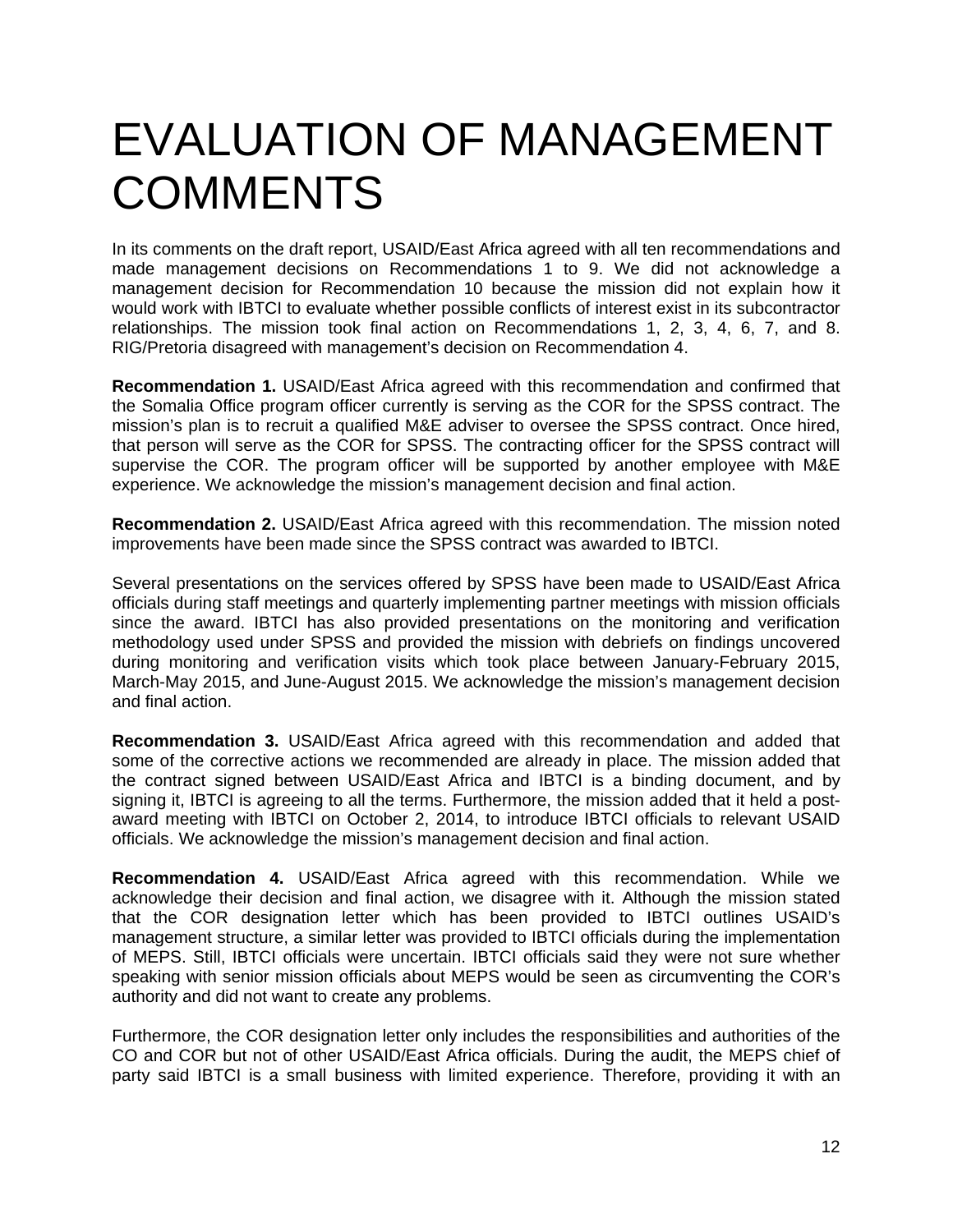outline of USAID/East Africa's management structure should help the company understand the hierarchy and whom they should ask for help.

**Recommendation 5.** USAID/East Africa agreed with this recommendation. The COR that managed the program left the mission in June 2015. Since then, a senior program adviser will fill the position until the mission recruits a permanent employee, by March 31, 2016. Therefore, we acknowledge management's decision.

**Recommendation 6.** USAID/East Africa agreed with this recommendation. The mission added that since SPSS's contract is a fixed-priced indefinite delivery indefinite quantity contract it will only make payments when defined deliverables are completed. We acknowledge the mission's management decision and final action.

**Recommendation 7.** USAID/East Africa agreed with this recommendation. Although the audit team found the training provided by the mission's former adviser in 2013 to be inadequate, several improvements have been made since then.

 and verification methodology and held meetings on findings from monitoring and verification USAID/East Africa officials have received presentations on SPSS during staff meetings and partner meetings. IBTCI has also delivered presentations to mission officials on its monitoring exercises. We acknowledge the mission's management decision and final action.

**Recommendation 8.** USAID/East Africa agreed with this recommendation. After spending more than \$750,000 developing a monitoring and evaluation clearinghouse, the mission decided that it was not an effective management tool and stopped paying for it in June 2015. Also contributing to the decision to cease the use of the clearinghouse, the mission noted high monthly maintenance costs (\$25,000) and USAID's planned move to AIDTracker Plus (a Web application that helps missions manage data related to projects and implementing mechanisms). We acknowledge the mission's management decision and final action.

**Recommendation 9.** USAID/East Africa agreed with this recommendation. Previously, the Somalia office was part of USAID/East Africa. But following a restructuring that was established and approved in May 2015, USAID's Somalia Office is now part of the USAID/Kenya and East Africa mission. The new mission will develop a new monitoring and evaluation mission order, in close consultation with the Somalia office, by March 31, 2016. We acknowledge the mission's management decision.

 present a plan to work with IBTCI to evaluate possible conflicts caused by subcontractor **Recommendation 10.** USAID/East Africa agreed with this recommendation; however, RIG/Pretoria did not acknowledge a management decision. Although USAID/East Africa confirmed it was obliged to work with its prime contractors on conflict of interest issues and has included more explicit language on conflict of interest in the SPSS contract, the mission did not relationships and document its resolution of those conflicts.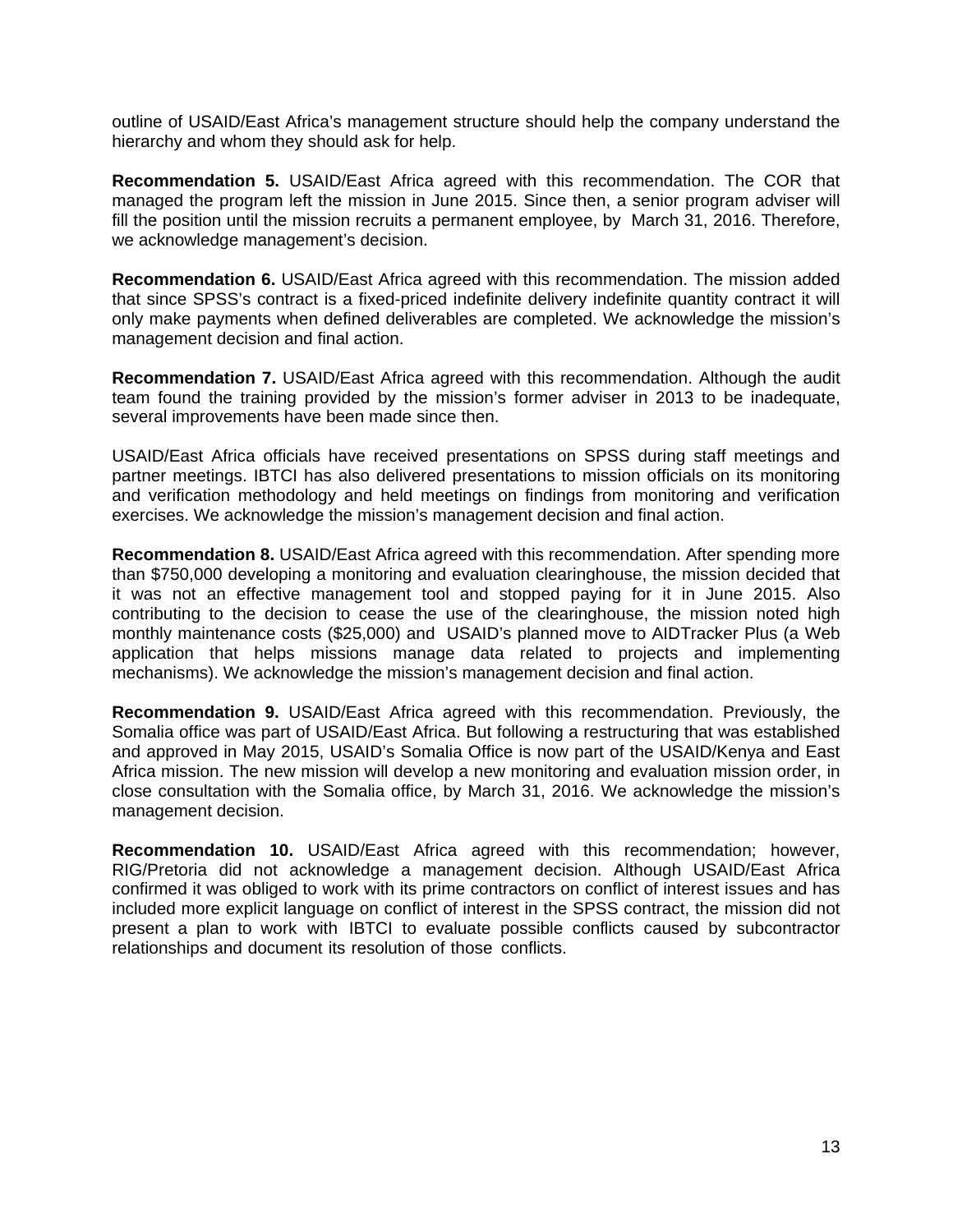# SCOPE AND METHODOLOGY

#### **Scope**

RIG/Pretoria conducted this performance audit in accordance with generally accepted government auditing standards. They require that we plan and perform the audit to obtain sufficient, appropriate evidence to provide a reasonable basis for our findings and conclusions in accordance to our audit objective. We believe the evidence obtained provides that reasonable basis.

The audit objective was to determine whether MEPS delivered products that were timely, relevant, and useful for performance management, and whether the mission was using them to manage its portfolio. In total, USAID obligated \$8.2 million and disbursed \$7.95 million to the MEPS contract. From April 2011 to December 2014, MEPS monitored eight programs, which had a total estimated cost of \$205 million. We selected three for review, which as of September 30, 2014, had \$139 million in obligations and \$78 million in disbursements.

In planning and performing the audit, we assessed the effectiveness of USAID/East Africa's strategy and performance monitoring plan, pertinent mission orders, organizational structure, COR designation letters, and program evaluations. Auditors also reviewed documentation supporting the mission's compliance with the Federal Managers' Financial Integrity Act,<sup>1</sup> which identified deficiencies in the mission's operations.

To gain an understanding of MEPS, auditors reviewed documentation including the contract, its modifications, and subcontracts; the MOU between USAID and DFID; implementing partners' work plans; quarterly and annual programmatic reports; and budget and financial reporting.

Audit fieldwork was conducted from October 27 to November 14, 2014, in Nairobi, Kenya, where USAID and most of the implementing partners for Somalia are based due to security reasons. Here auditors interviewed USAID/East Africa staff, such as the MEPS COR, program officers for the East Africa and Somalia programs, financial management staff, the contracting officer, and CORs for USAID programs that use MEPS's services. Auditors also met with DFID representatives, the IBTCI chief of party and other personnel, and subcontractors charged with verifying activities.

### **Methodology**

To understand how MEPS helps USAID/East Africa reach its stabilization goals, auditors met with USAID's Somalia unit and other U.S. Government officials to learn about the country's history, USAID's ongoing activities, and the security situation. Auditors then reviewed program documentation in detail to gain a thorough understanding of expectations USAID/East Africa had for MEPS to broaden monitoring of activities in Somalia.

To answer the audit objective, auditors established criteria for assessing the timeliness, relevance, and usefulness of the program's deliverables and then interviewed USAID/East Africa and IBTCI staff to learn about the issues and challenges encountered during

 1 Public Law 97-255, as codified in 31 U.S. Code 3512.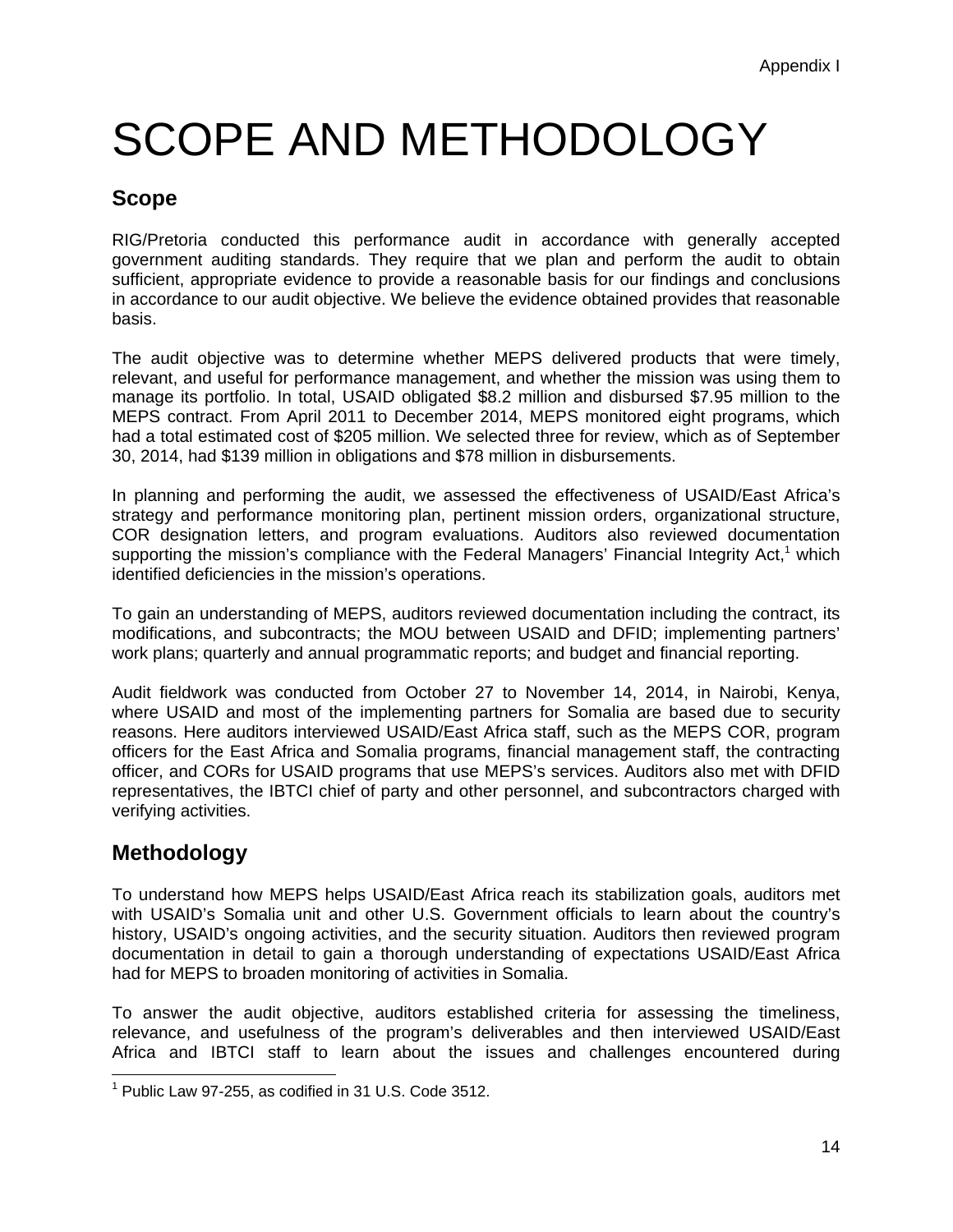implementation that resulted in deviations from the planned results, as well as plans for the follow-on award. Auditors also reviewed and selected IBTCI deliverables defined in the contract to determine whether they were timely, relevant, and useful per established criteria.

Auditors met with mission officials responsible for oversight to assess their knowledge and implementation of USAID guidance and requirements as well as their familiarity with the project activities. Auditors met with the COR to clarify the time frame for the award and learn about the follow-on award. They also met with IBTCI at its main offices in Nairobi to study the information management system developed and used by MEPS and review the data verification process of partners' programs.

Auditors met with DFID staff to understand how and why it benefits from MEPS services and learn of its experience. We also met with the mission's financial management office to understand the impact changes in program budget had, as well as the implications of DFID's contributions, which were managed by USAID. We met with the subcontractors hired to make monitoring visits in their Nairobi headquarters and via phone to discuss the sampled site visit reports, gauge their understanding of their responsibilities, review their training levels, and identify weaknesses in using this method of verification and monitoring.

To conduct testing of MEPS activities, auditors judgmentally selected three out of eight programs in which MEPS provides services based on highest dollar value of the program and accessibility to program staff. For those selected, auditors reviewed award documents to understand their objectives, implementation, and monitoring requirements, and met with USAID staff overseeing these programs to learn what role MEPS played in accomplishing these goals. Because the programs were selected judgmentally, results and overall conclusions were limited to the programs and items tested, and they were not projected to the entire population.

In conjunction with the interviews, auditors validated results of third-party verification efforts carried out during fiscal years 2013 and 2014. The selected audit sample represented 68 percent of the total 309 verification visits completed and reported to IBTCI for the three programs selected for testing. Since these samples were selected judgmentally, based on their status in the clearinghouse, the results cannot be projected to the entire population. However, we believe our substantive testing was sufficient to support the audit's findings.

For this testing, we relied on the computer-processed data in the clearinghouse maintained by IBTCI. We assessed the reliability of monitoring and evaluation data together and conducted sufficient tests of them. These tests and assessments led us to conclude that the data are sufficiently reliable to be used in answering the audit objective.

The audit team did not perform site visits in Somalia because the relevant parties, systems, and controls in place to provide monitoring and oversight of activities were based predominantly in Kenya.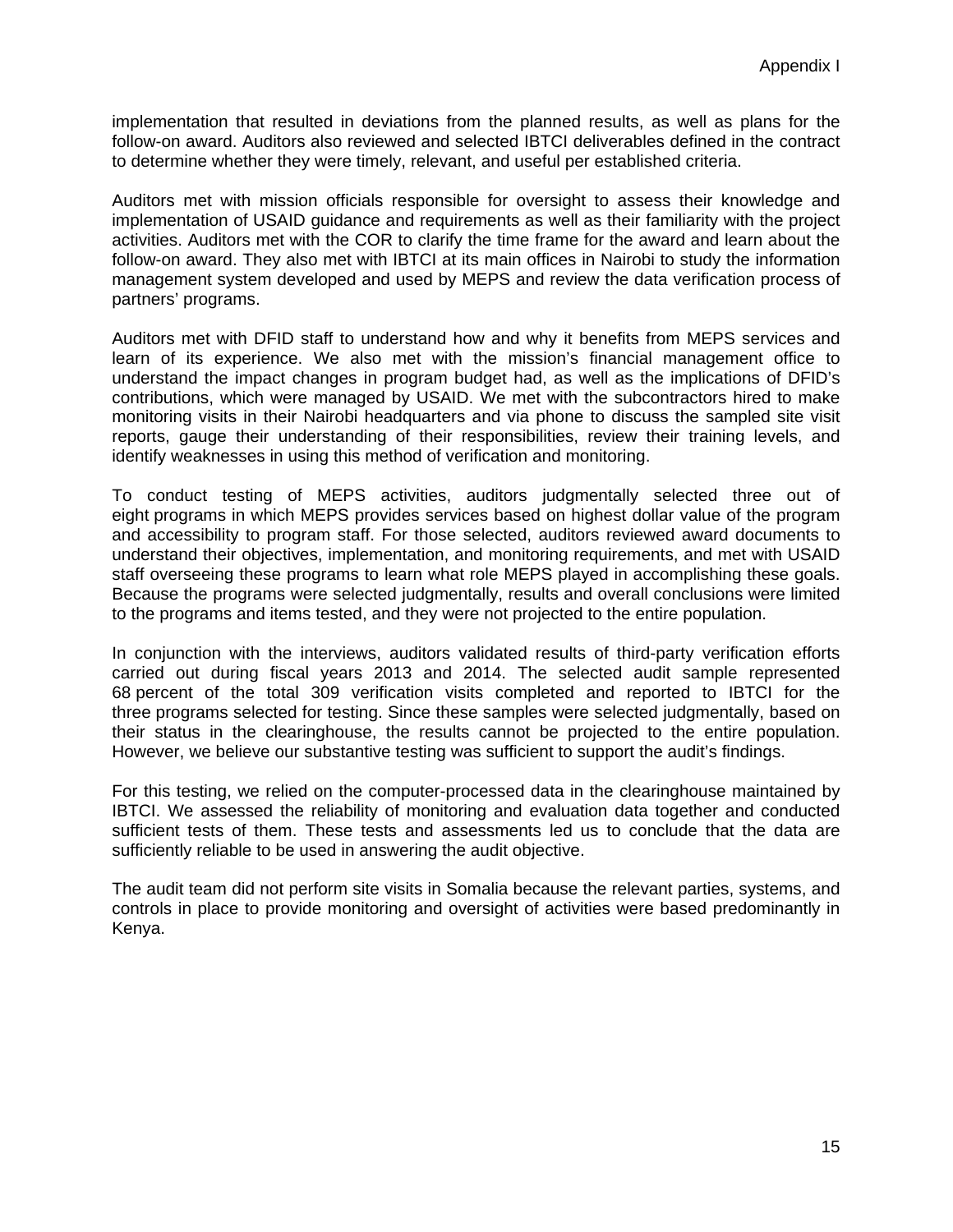# MANAGEMENT COMMENTS



| To:         | Sarah E. Dreyer, Regional Inspector General/Pretoria                                                      |
|-------------|-----------------------------------------------------------------------------------------------------------|
| From:       | Tina Dooley-Jones, Acting Mission Director USAID/Kenya and East Africa (KEA)                              |
| Date:       | 9 September 2015                                                                                          |
| Subject:    | Audit of USAID/East Africa's Monitoring and Evaluation Program for<br>Somalia (Report No. 4-649-15-00X-P) |
| <b>Ref:</b> | RIG/Pretoria's memorandum dated July 9, 2015                                                              |

The purpose of this memo is to provide USAID/Kenya and East Africa's (The Mission) comments on the subject draft audit report.

#### **Introduction**

The USAID/Kenya and East Africa Mission recognizes that there was an initial learning curve in managing and implementing the Monitoring and Evaluation Program for Somalia (MEPS) contract. MEPS deliverables have clearly contributed to improvements in USAID's overall program in Somalia. USAID and its partners are making more of a difference in the lives of Somalis today based on information generated by MEPS, and improvements continue to be made under the current Somalia Program Support Services (SPSS) contract.

The Monitoring and Evaluation Program for Somalia (MEPS) was USAID's first formal attempt to use a third party to monitor and evaluate its investments in Somalia. Because USAID staff are restricted from traveling to most of the country, USAID awarded this contract to serve as the "eyes and ears" on the ground for USAID staff and to give them the essential information they need to make management decisions. Establishing monitoring and evaluation systems in such a complex and dynamic operating environment was highly challenging, especially when the main tasks involved travel to often insecure locations to ask probing questions.

While some deliverables were not submitted by the dates required in the original contract, a great deal was achieved through the MEPS contract. The contract provided significant information to USAID activity managers that was essential from both the compliance and learning perspectives.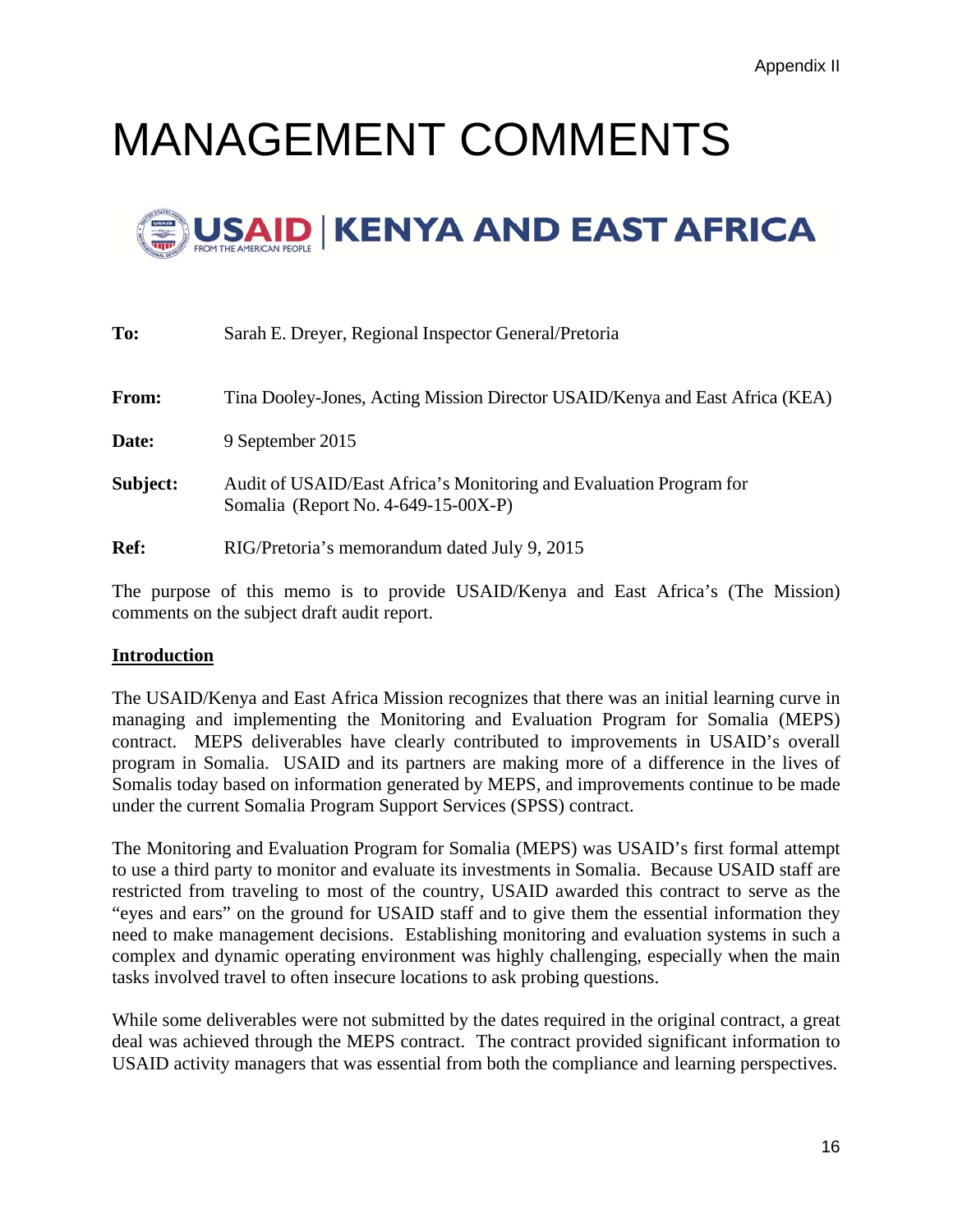in Somaliland and Puntland to improving the quality of educational services in those regions. In addition to conducting on-going monitoring and verification visits throughout Somalia, MEPS completed eleven critical, in-depth research efforts for USAID during its contract period. It completed final evaluations for USAID's democracy and governance and education activities, and mid-term evaluations of the Partnership for Economic Growth (PEG), Somalia Youth Leaders Initiative (SYLI), and TIS. USAID made major revisions to each on-going program or in the design of follow-on programs based on evaluation findings. For example, as a result of the SYLI mid-term evaluation, USAID discontinued the workforce development component given it was not achieving intended results. USAID also shifted Phase 2 from infrastructure development Furthermore, USAID expanded SYLI operations into south central Somalia where they are now operational.

MEPS also completed four major assessments that were essential to the design of USAID's new strategy for Somalia. MEPS assessed, for example, the current context and gaps in assistance to improve democracy and governance, economic growth, gender equality, and natural resource management in Somalia. An evaluation of the entire Somalia assistance portfolio by MEPS also provided information critical to the development of USAID's new strategic approach to development assistance in Somalia.

MEPS also completed a Performance Management Plan (PMP) for Somalia for 2014 to 2017 that the Mission approved in October 2014, and it currently uses it to guide monitoring of program progress toward intended objectives. The PMP was also an important tool used in completing a Somalia Program Evaluation (finalized in March 2015). SPSS is currently updating the PMP to add indicators for newly awarded activities and to make other required modifications to keep it relevant for the coming year.

After award of the MEPS contract, USAID allowed the United Kingdom's Department for International Development (DFID) to add funds to the contract with the intent of reducing both entities' costs by having one set of monitors visit both USAID and DFID sites while in Somalia. There was also a plan to jointly fund assessments that could yield better products at a lower cost. However, upon evaluation of this partnership at the end of the MEPS contract, USAID found that costs savings had not been realized and USAID did not continue this arrangement under SPSS.

The Mission learned a great deal—from both successes and challenges—implementing MEPS and used these lessons to design the Somalia Program Support Services (SPSS) contract. To ensure SPSS had clear deliverables to be achieved on time and of good quality, the Mission used an indefinite delivery, indefinite quantity (IDIQ) contract with fixed price task orders. USAID competed the SPSS contract in a public, full and open, request for proposals. USAID determined that IBTCI's offer was the best value to the government on the basis of all proposals received. Under the type of contract used for SPSS, each time USAID requires an evaluation or assessment, USAID issues a task order with a very specific statement of work that has clear deliverables and deadlines. The contractor is paid only after USAID accepts that the deliverable meets the required quality standards, which is why these fixed price contracts are low risk to USAID and maximize USAID's ability to control costs.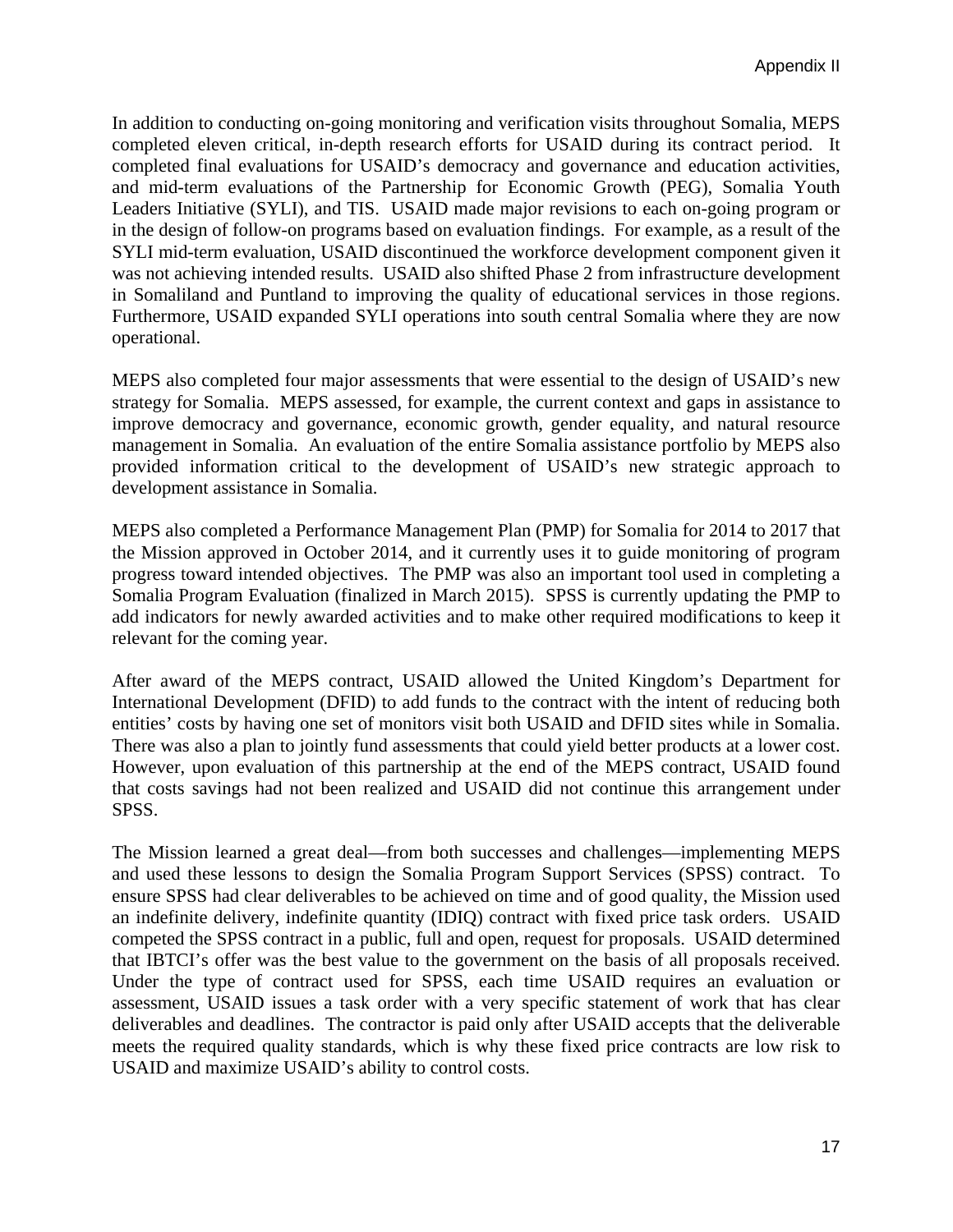SPSS visited over 300 project sites funded by USAID in Somalia in its first year of operation to monitor progress achieved and to verify compliance with USAID regulations. SPSS developed a comprehensive set of monitoring tools to investigate everything from construction processes to beneficiary perceptions of assistance provided to them. Findings from site visits have led to numerous changes by USAID in infrastructure design, training methodologies, and other aspects of program implementation that will improve the results achieved with each taxpayer dollar invested in Somalia. Similarly, when MEPS reported that girls were not using the bathrooms built in the schools because they were too close to the boys' latrines, USAID changed school designs to ensure that toilets for girls and boys were constructed at an appropriate distance from one another. Likewise, when MEPS observed Transition Initiatives for Stabilization (TIS) community planning sessions, they noted that although women were present in the sessions, they felt shy to air their needs in such a public forum. To encourage more female participation, TIS hired a female gender specialist as a facilitator for its remaining planning sessions. Within the framework of each planning session, this gender specialist held a session for women only in which women could share their thoughts in a safe and welcoming environment. This led to increased women's input into TIS interventions.

SPSS is completing a baseline assessment for Strengthening Somali Governance and SYLI Phase 2, so that actual changes resulting from USAID investments can be measured over time. It is also performing a final performance evaluation of TIS, so that USAID can incorporate lessons learned from the past five years into the new TIS+ contract. Furthermore, SPSS is conducting a final performance evaluation for PEG to incorporate lessons learned into the new economic growth activity.

USAID greatly values the lessons learned to date in its third-party monitoring and verification activities, many of which are captured in the audit report. The lessons learned contributed to the comprehensive and successful monitoring and evaluation contract – Somalia Program Support Services (SPSS).

**Recommendation 1.** *We recommend that USAID/East Africa implement a plan to provide supervisory oversight to Contracting Officer's Representatives in charge of managing its monitoring programs in Somalia.* 

The Mission agrees with this recommendation and confirms that supervisory oversight is provided to the Monitoring and Evaluation (M&E) Advisor position by the Somalia Office Program Officer. The M&E Advisor also serves as the Contracting Officer's Representative (COR) and is overseen in that capacity by the Contracting Officer for the MEPS contract.

The M&E Advisor recently left the Mission, and until the position is refilled with an equally qualified candidate, the Senior Program Advisor will serve as COR for the SPSS contract, supported by the technical expertise of an experienced M&E Fellow hired through the Policy Planning and Learning M&E Cap contract.

Attached is a copy of the M&E Advisor job description and COR designation letter evidence that corrective action has been taken.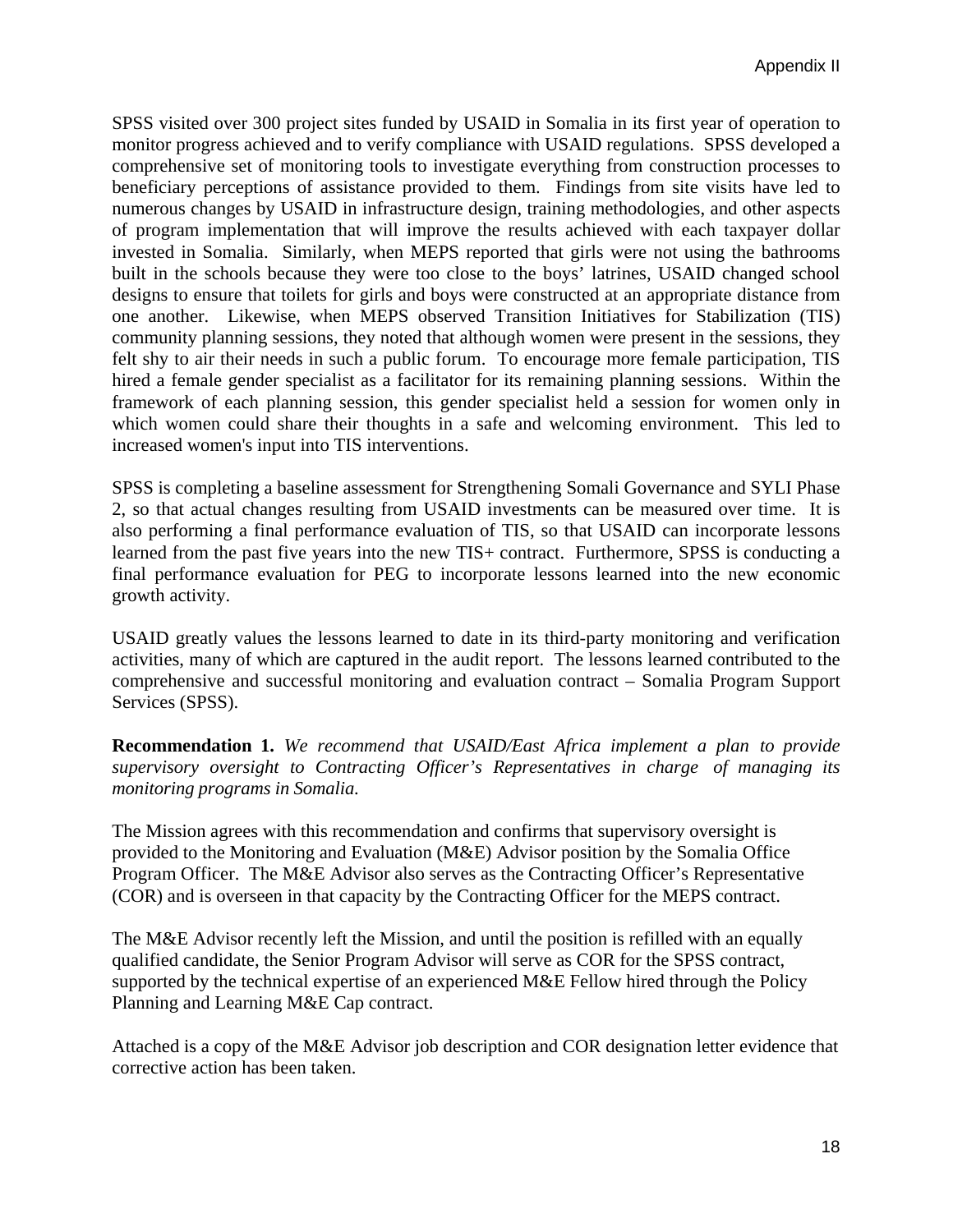Based on these actions, the Mission requests that this recommendation be closed.

**Recommendation 2.** *We recommend that USAID/East Africa train the staff responsible for managing its Somalia programs about the monitoring and evaluation resources available to them.* 

The Mission agrees with this recommendation and confirms that all Somalia Office staff have been trained and are deemed adequately aware and knowledgeable about monitoring and evaluation resources available to them. The Mission has offered training to staff since March 2013 when a new, qualified M&E Advisor was hired. Presentations on the services offered by the Somalia Program Support Services (SPSS) contract have been provided in several Somalia Office staff meetings in the year since its award, and in each Implementing Partners' (IP) quarterly meeting held (three IP meetings to date). The International Business and Technical Consultants Inc. (IBTCI) also made presentations on the monitoring and verification (M&V) methodology employed under SPSS, and provided detailed debriefs on findings from M&V Rounds 1 (January-February 2015), 2 (March-May 2015), and 3 (June-August 2015).

Attached are copies of selected training materials and meeting agendas as evidence of corrective action taken on this recommendation. Based on these actions, the Mission requests that this recommendation be closed.

**Recommendation 3.** *We recommend that USAID/East Africa obtain written acknowledgement from International Business & Technical Consultants Inc. that all deliverables are understood during the implementation of monitoring and evaluation activities under the Somalia Program Support Services award.* 

The Mission agrees with the intent of this recommendation and confirms that the corrective action recommended is already in place and hence no new action is necessary. The contract between IBTCI (the Contractor) and the U.S. Government is a binding document, and upon signature, the Contractor is agreeing to all the terms of the contract, including deliverables. In essence, signing of the contract is written acknowledgement of the deliverables. The contract also states the points of contact, including the Contracting Officer (CO) and Contracting Officer's Representative (COR), should the Contractor have any questions they wish to discuss. Additionally, a post-award meeting was held with IBTCI for the Somalia Program Support Services (SPSS) contract on October 2, 2014 to introduce the Contractor to relevant parties including the CO and COR, and to orient the Contractor with the provisions and requirements of the contract.

Based on these corrective actions, the Mission requests that this recommendation be closed.

**Recommendation 4**. *We recommend that USAID/East Africa give International Business & Technical Consultants Inc. a written outline of its management structure to ensure familiarity.* 

The Mission agrees with the intent of this recommendation and confirms that the corrective action recommended is already in place and hence no further action is necessary. The COR Designation Letter, which is always provided to a contractor each time a new COR is designated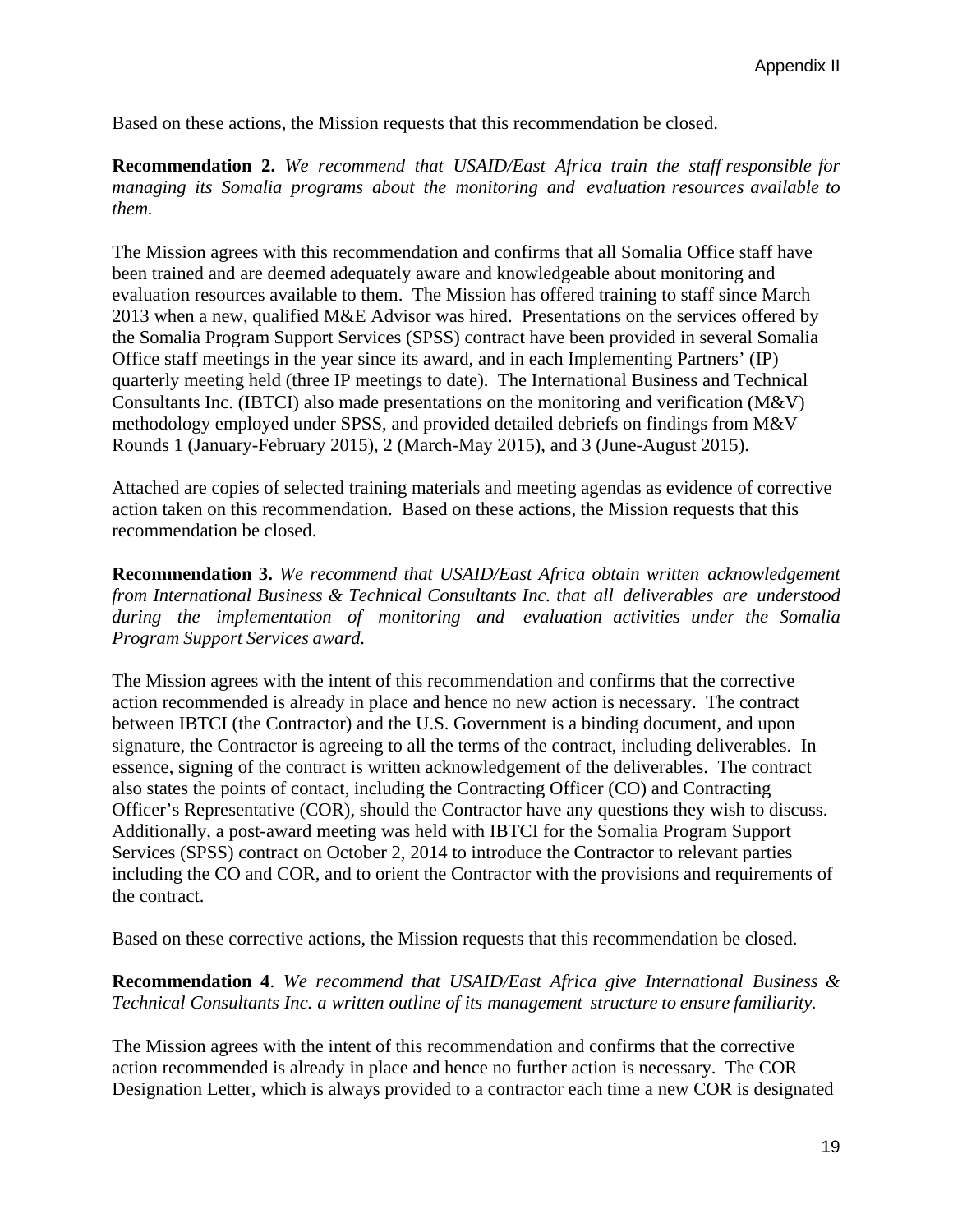by the CO, clearly outlines USAID's management structure necessary for proper implementation of the contract. The designation letter also includes the respective responsibilities and authorities of the CO and the COR. Such a letter was provided to IBTCI for the MEPS contract on April 18, 2011.

Attached is a copy of the COR's designation letter provided to IBTCI. Given that no further corrective action is required, the Mission requests that this recommendation be closed.

**Recommendation 5.** *We recommend that USAID/East Africa identify a contracting officer's representative for the Somalia Program Support Services award who has, or can be taught, the skills needed to manage the program effectively.* 

The Mission agrees with this recommendation. A highly experienced M&E Advisor served as COR for the Somalia Program Support Services (SPSS) contract for its first year of operation. The COR recently left the Mission. The Senior Program Advisor, who has 20 years of USAID experience, will serve as the interim COR for the SPSS contract until an equally qualified candidate is hired. The interim COR is supported by the technical expertise of an experienced M&E Fellow hired through the PPL M&E Cap contract.

The recruitment of a new M&E Advisor who will serve as COR for the SPSS contract is in process and is expected to be on board by March 31, 2016.

Based on current and projected staffing for M&E management, the Mission requests that this recommendation be closed.

**Recommendation 6.** *We recommend that USAID/East Africa implement a monitoring plan that includes reviews of award deliverables to confirm that International Business & Technical Consultants Inc. is meeting its deliverables under Somalia Program Support Services.* 

The Mission agrees with this recommendation and confirms that the corrective action recommended is already in place and hence no further action is necessary. The SPSS activity is contracted as a fixed priced Indefinite Delivery Indefinite Quantity (IDIQ) contract. Each task order awarded under the IDIQ has defined deliverables with due dates that are attached to a payment schedule mutually agreed upon by USAID and IBTCI. IBTCI is only paid for deliverables that fully meet the requirements of the task order, as well as the quality standards outlined in the base IDIQ. Attached is a copy of the SPSS IDIQ.

Given that no further corrective action is required, the Mission requests that this recommendation be closed.

**Recommendation 7.** *We recommend that USAID/East Africa offer training to USAID staff to boost awareness, participation, and cohesiveness between USAID staff managing programs in Somalia and the Somalia Program Support Services award.* 

The Mission agrees with this recommendation and started implementation in March 2013 when a new, qualified M&E Advisor was hired. Presentations on the services offered by the Somalia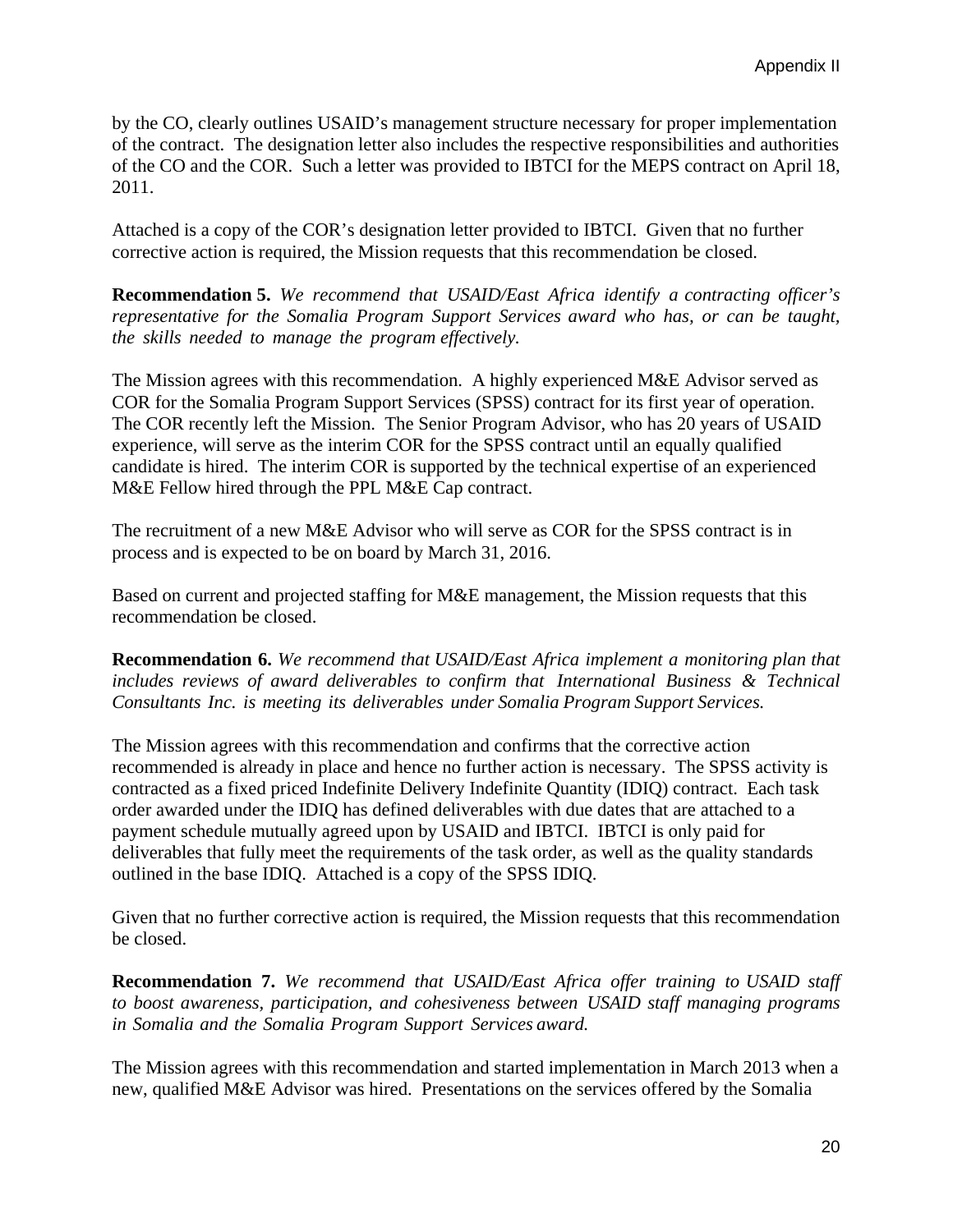Program Support Services (SPSS) contract have been provided in several Somalia Office staff meetings in the year since its award, and in each Implementing Partners' (IPs) quarterly meeting held (three IPs meetings, to date). IBTCI made presentations on the monitoring and verification (M&V) methodology employed under SPSS, and provided detailed debriefs on findings from M&V Rounds 1 (January-February 2015), 2 (March-May 2015), and 3 (June-August 2015).

Attached are copies of selected training materials and meeting agendas as evidence of corrective action taken on this recommendation. Based on actions already taken, the Mission requests that this recommendation be closed.

**Recommendation 8.** *We recommend that USAID/East Africa define standard operating procedures for the use of the clearinghouse, which includes roles, responsibilities, and time frames.* 

The Mission agrees with this recommendation. After several months of careful review, both internally and with its partners, it was determined that the CH was not an effective management tool and a management decision was made to cease operation of the Clearinghouse (CH) at the end of June 2015. In addition to operational inefficiencies and difficulties of implementation, the cost of keeping the CH functioning was over \$25,000 per month. The cost of modifying the CH to make it more useful/relevant would have been prohibitive due to its original design, which required programmers to make even the smallest changes.

Given that the Agency is currently moving to AIDTracker Plus and a Development Information System, the Office decided to migrate all performance data in the CH to Microsoft Excel in preparation for later migration to the new systems. Roles and responsibilities for maintenance of this performance indicator Excel spreadsheet, in the meantime, are clearly defined in the Monitoring, Verification and Reporting task order that was awarded to SPSS on August 7, 2015. The cost to maintain this Excel spreadsheet should be about  $1/10<sup>th</sup>$  the cost of maintaining the CH.

SPSS quarterly reports now have red, yellow and green flags from each monitoring and verification (M&V) site visit that AORs/CORs must respond to within 15 working days. The Senior Program Adviser and IBTCI review these responses and raise concerns with the Deputy and Office Chief for resolution.

Given the Clearinghouse is no longer in use and that the standard operating procedures are in place, the Mission requests that this recommendation be closed.

**Recommendation 9.** *We recommend that USAID/East Africa develop and issue a mission order that is relevant to monitoring needs for programming in Somalia.* 

The Mission agrees with this recommendation. The Somalia Office is currently part of USAID/ Kenya and East Africa (KEA) Mission, which was established and approved in May 2015. Previously, the Somalia Office was a part of the USAID/East Africa Mission. As such, USAID/KEA Monitoring and Evaluation Mission Orders will be developed, in close consultation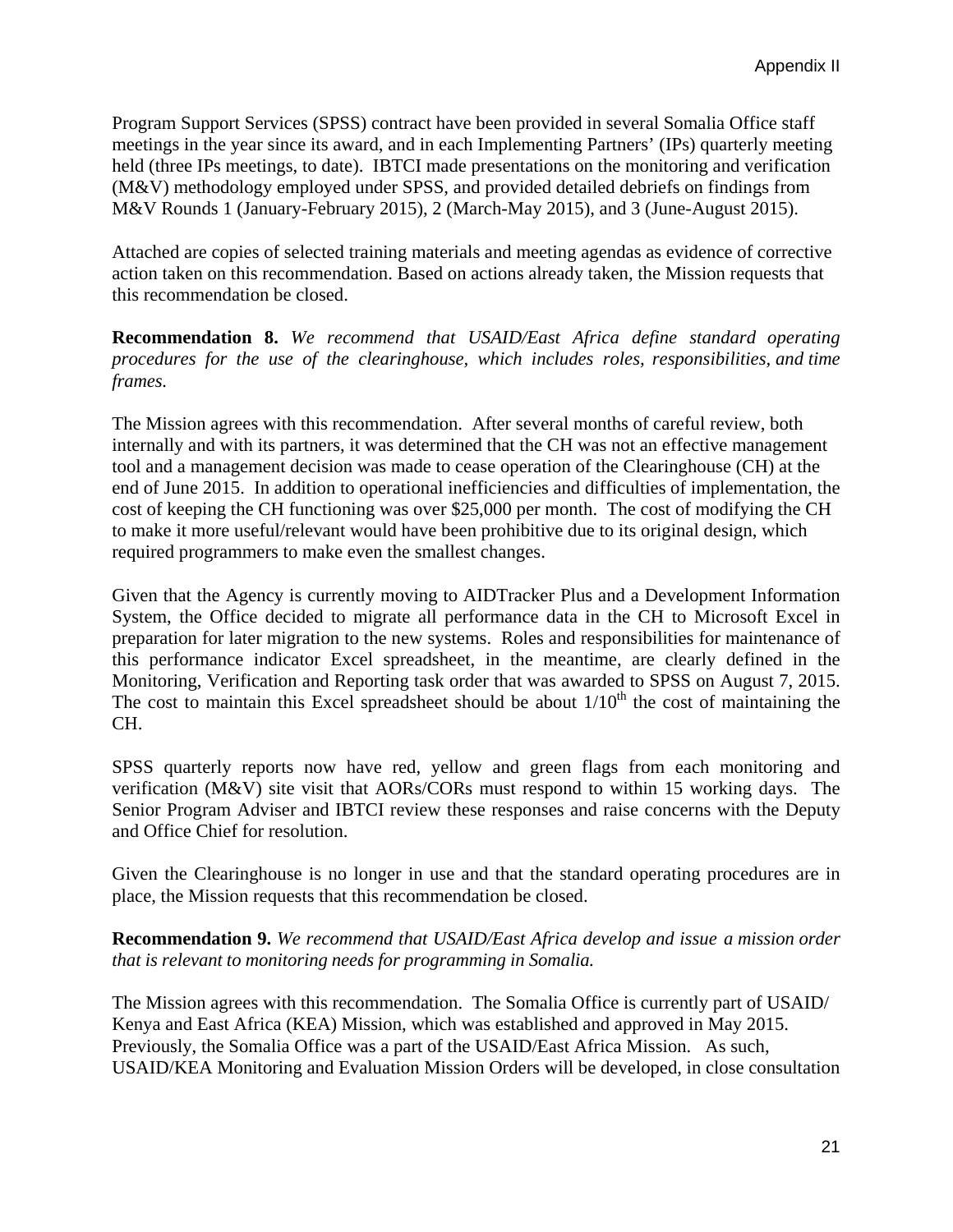with the Somalia Office by March 31, 2016 and specific attention will be made to monitoring and evaluation in non-permissive and restricted environments.

**Recommendation 10.** *We recommend that USAID/East Africa work with International Business & Technical Consultants Inc. to evaluate possible conflicts of interest caused by subcontractor relationships and document its resolution of those conflicts.* 

The Mission agrees with this recommendation and confirms that USAID has a legal obligation to work closely with its prime contractors on conflict of interest matters. The prime contractor has an obligation to make sure that conflict of interest rules and regulations "flow down" to its subcontractors. In this instance, the MEPS IDIQ contract included the necessary conflict of interest clauses, which should have "flowed down" to Ecotech. Due to the conflict of interest issues experienced under MEPS, USAID has included more explicit conflict of interest special clauses in the new SPSS contract beyond the standard language required by CIB 99-17. See H.26 of the attached SPSS Contract.

Based on these actions taken, the Mission requests that this recommendation be closed.